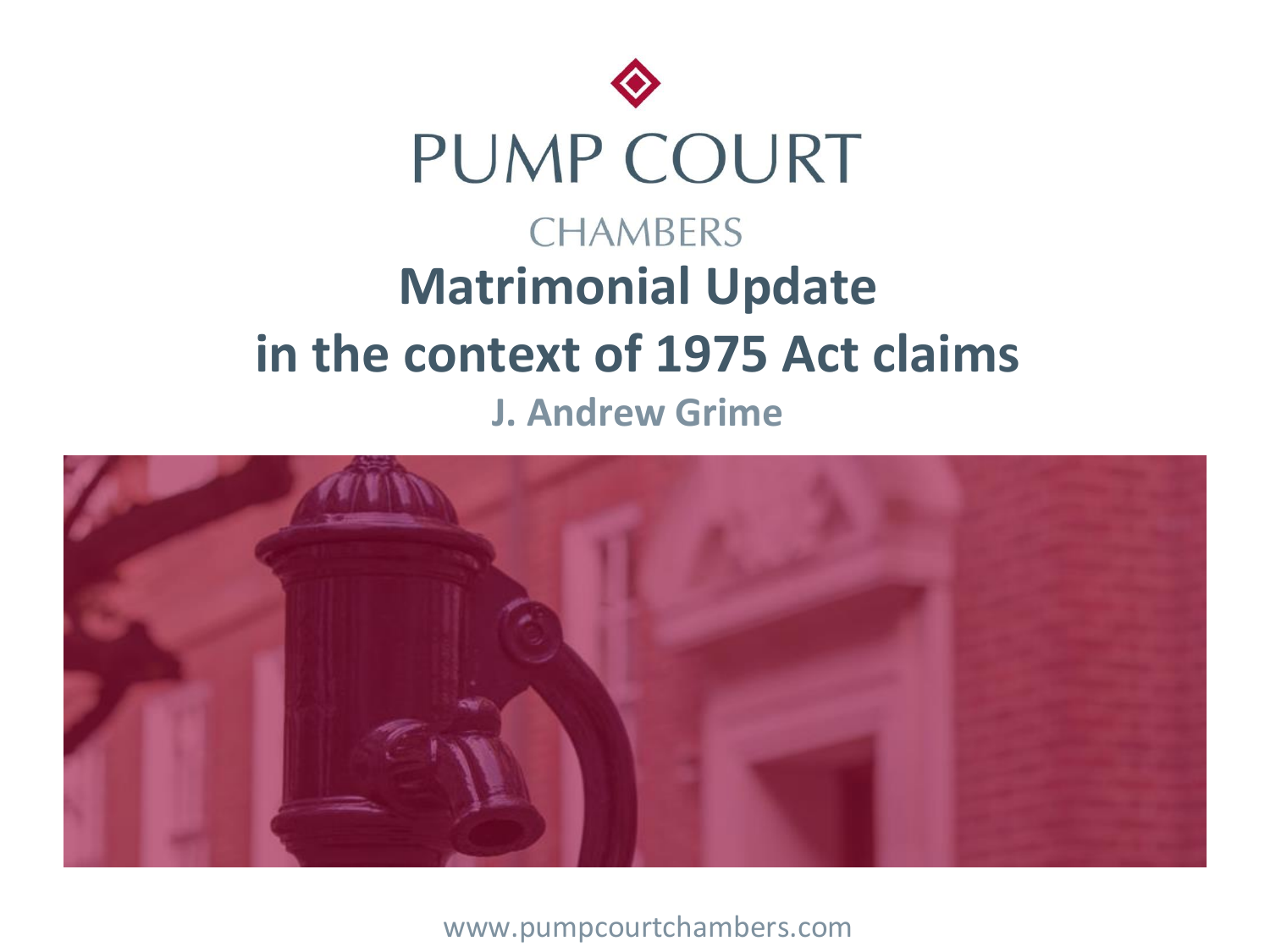

- For an applicant to qualify as a spouse under  $s.1(1)(a)$ , there MUST have been a valid marriage or at least a void marriage (See s.25(4) The Act 1975.
- **Attorney General v. Akhter and ors [2020] EWCA Civ 122, [2020] 2 WLR 1183, [2020] 2 FLR 139.**
- Couple entered into a religious marriage (Nikah) at a restaurant in London in 1998 and it was their intention to include a civil ceremony but this did not take place as one of them refused to enter into a civil ceremony. They subsequently lived together, had children and held themselves out to be husband and wife for a period of 18 years.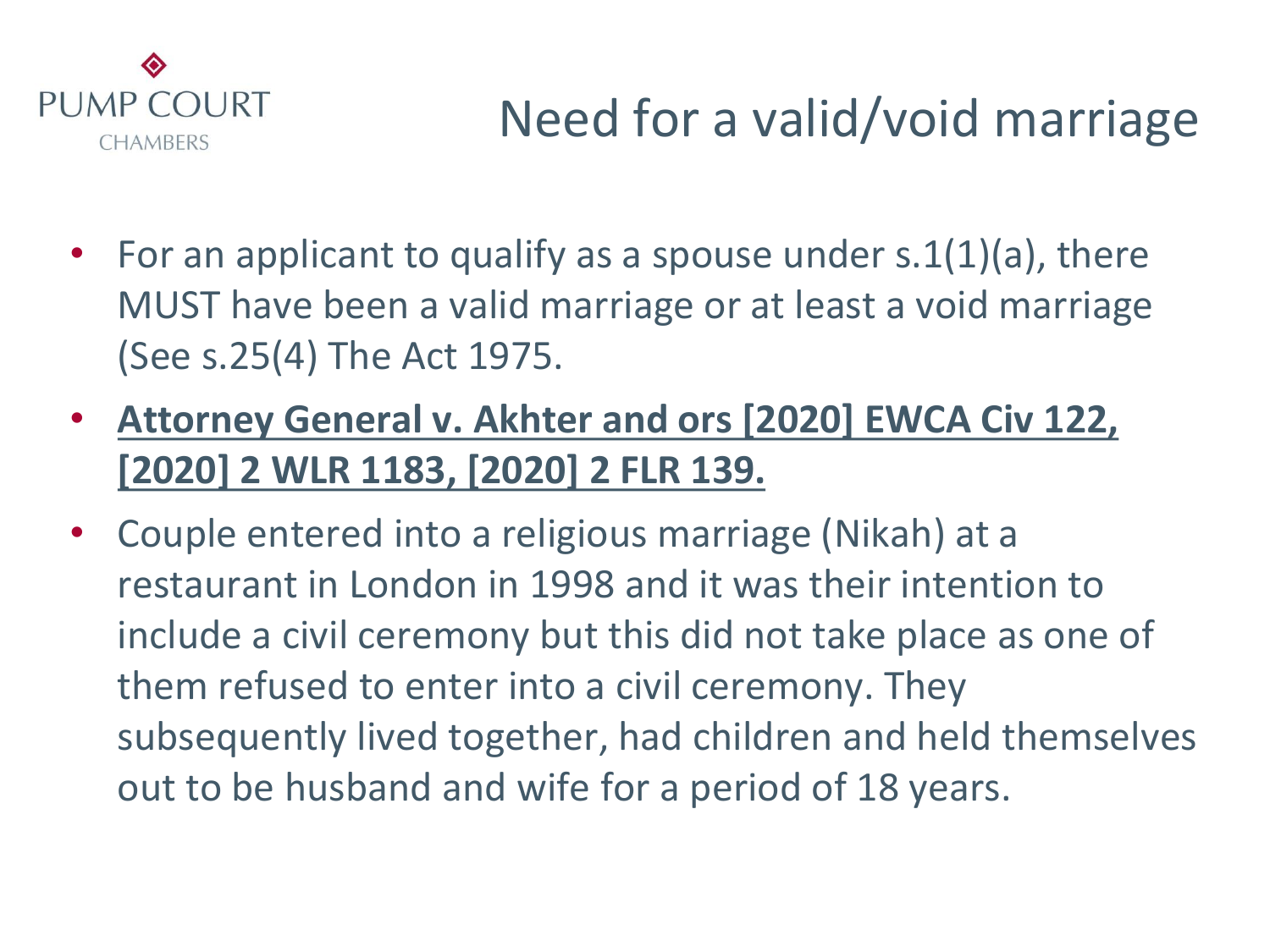

- Williams J [2018] EWFC 54 granted a decree of nullity on the facts of this case finding that it was a void marriage because:
- (a) although the couple knew the nikah was not effective to be married in law, it was part of a process intended to include a civil ceremony, that process was not concluded due to the subsequent refusal of one party to enter into such a ceremony;
- (b) although law clear that nikah by itself was a non-qualifying ceremony and not a void marriage, the effect of Articles 8 and 12 of ECHR, allowed him to take a more flexible approach to the court's ability to grant a decree of nullity especially when taking account of the right to family life, the '*horizontal effect*' of the right to marriage and the best interests of any child

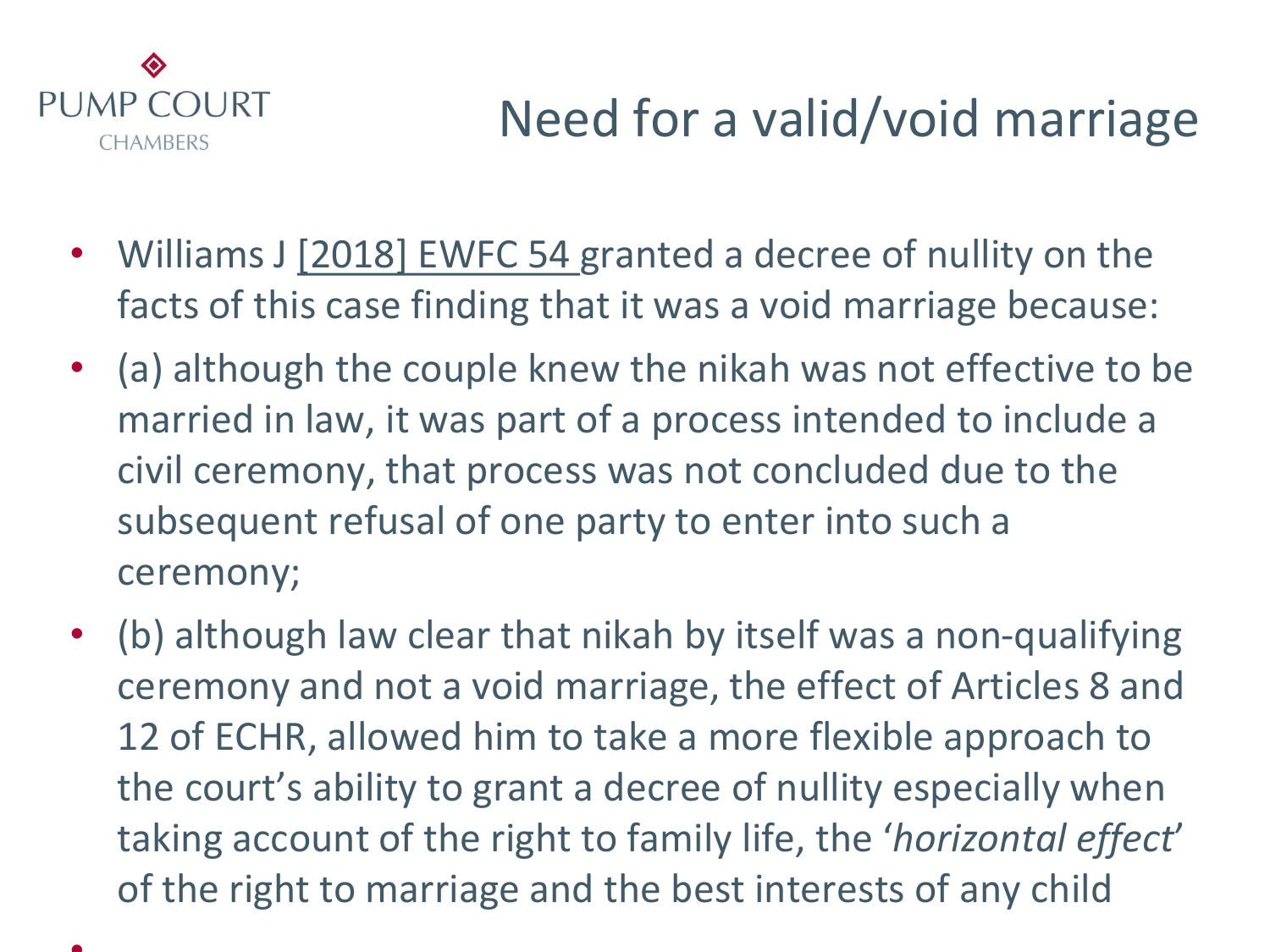

- pursuant to Article 3 of the UN Convention on the Rights of the Child.
- The Attorney General appealed and the Court of Appeal allowed the appeal in light of the following:
- (a) it confirmed that the concept of a '*non-marriage*' or nonqualifying ceremony was part of the law, and rejected submissions that it should be discarded;
- (b) the ceremony in the instant case, held in a restaurant which was not approved premises, in the absence of authorised persons, not preceded by giving of notice of marriage, was a non-qualifying ceremony. The intention for it to have been followed by a civil ceremony was immaterial.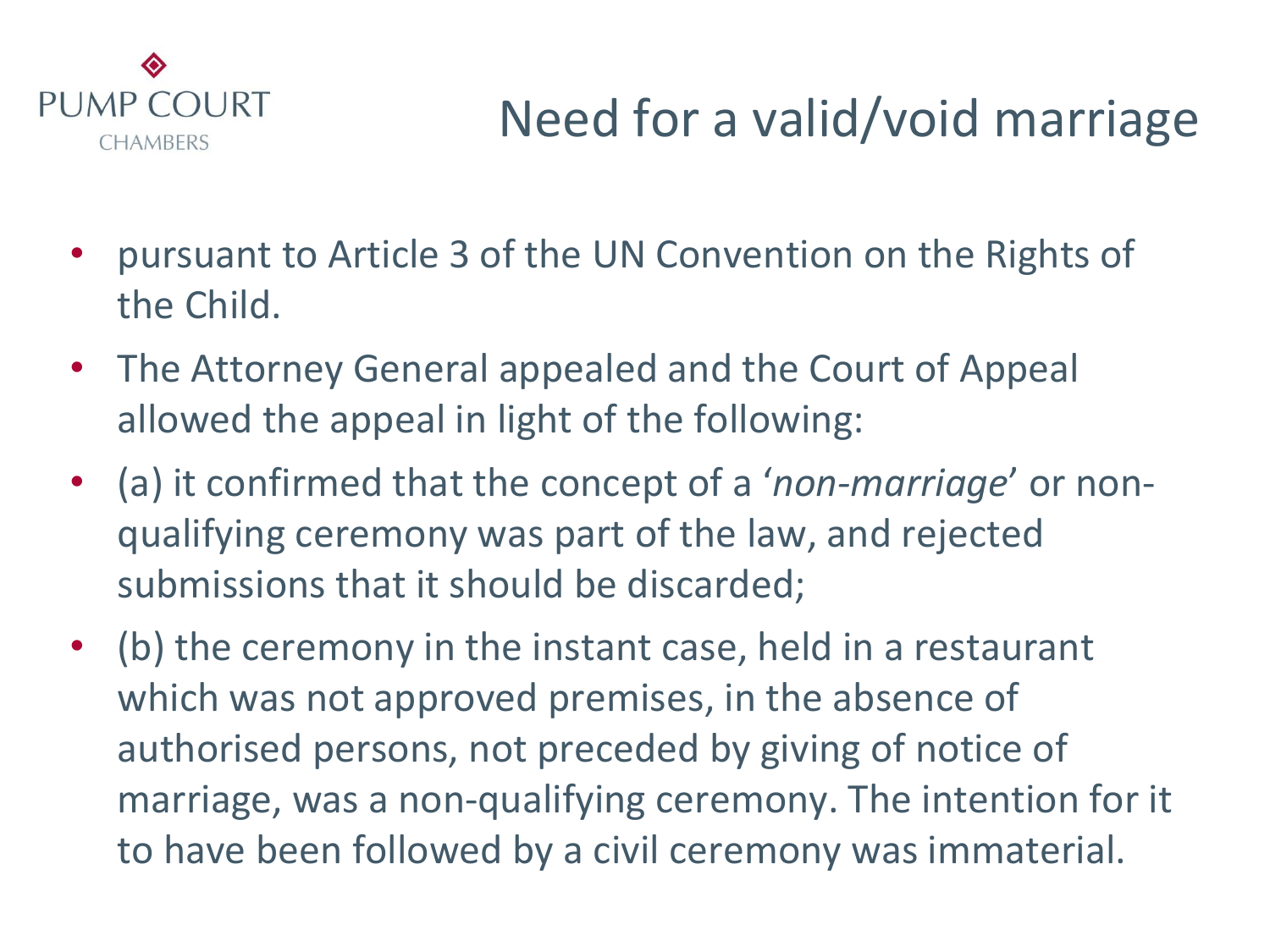

- (c) Article 1 to the First Protocol of ECHR did not require a different conclusion.
- (d) Williams J had been wrong to place reliance on the '*horizontal effect*' of the right to marry under Article 12. Article 12 was not engaged as there is no right to divorce under Article 8 and there can be no right to nullity under Article 12.
- (e) There was no breach of Article 8 as the European Court of Human Rights has confirmed that a refusal to recognise a religious marriage was a valid marriage did not amount to a breach of Article 8
- (f) an action for nullity was not an action concerning children.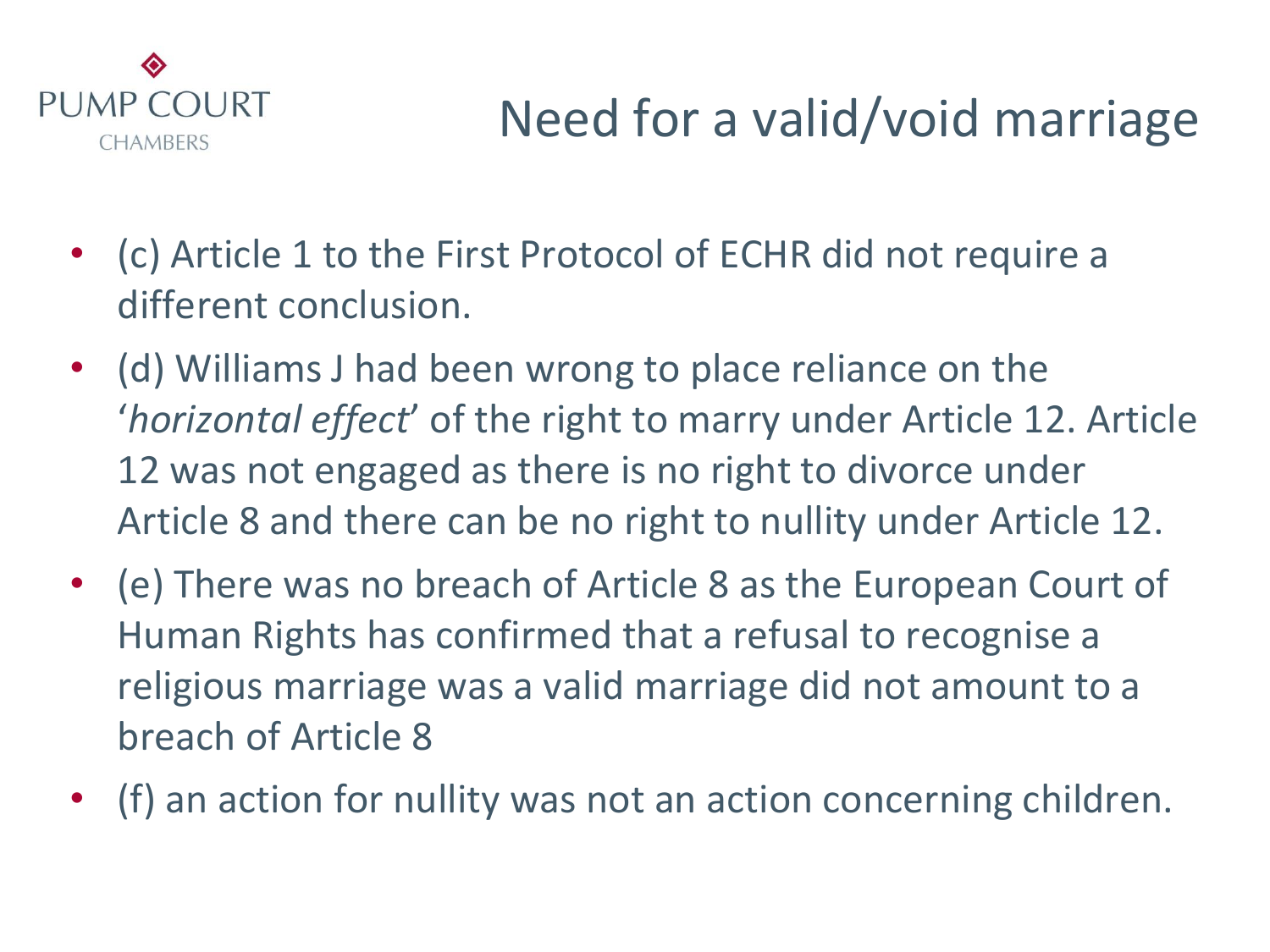

- **WX v. HX (Treatment of Matrimonial and Non-Matrimonial Property) [2021] EWHC 14 (Fam)**
- This decision provides an up-to date summary of the law on matrimonial and nonmatrimonial property, including all the key authorities. H (66) & W (60) married for 33 years and had four children of whom one had dies when very young and three were now adults. W played a full role as mother and homemaker. H extremely successful banker and financial investment manager who made a very significant contribution to the marriage in terms of wealth creation. He used his nondomiciled UK residence to make tax efficient arrangements for the management of the family's wealth, including offshore trusts. Total asset pool found to be circa £55m.
- Homes in London and Oxfordshire worth over £13m and £10m respectively.
- Primary beneficiaries of the offshore trusts were the children and grandchildren; the two daughters were joined as intervenors in the proceedings. One of the trusts owned the Oxfordshire property in which H resided under a life interest.
- W had inherited wealth of £14m which H had managed on her behalf; she wished to retain this intact.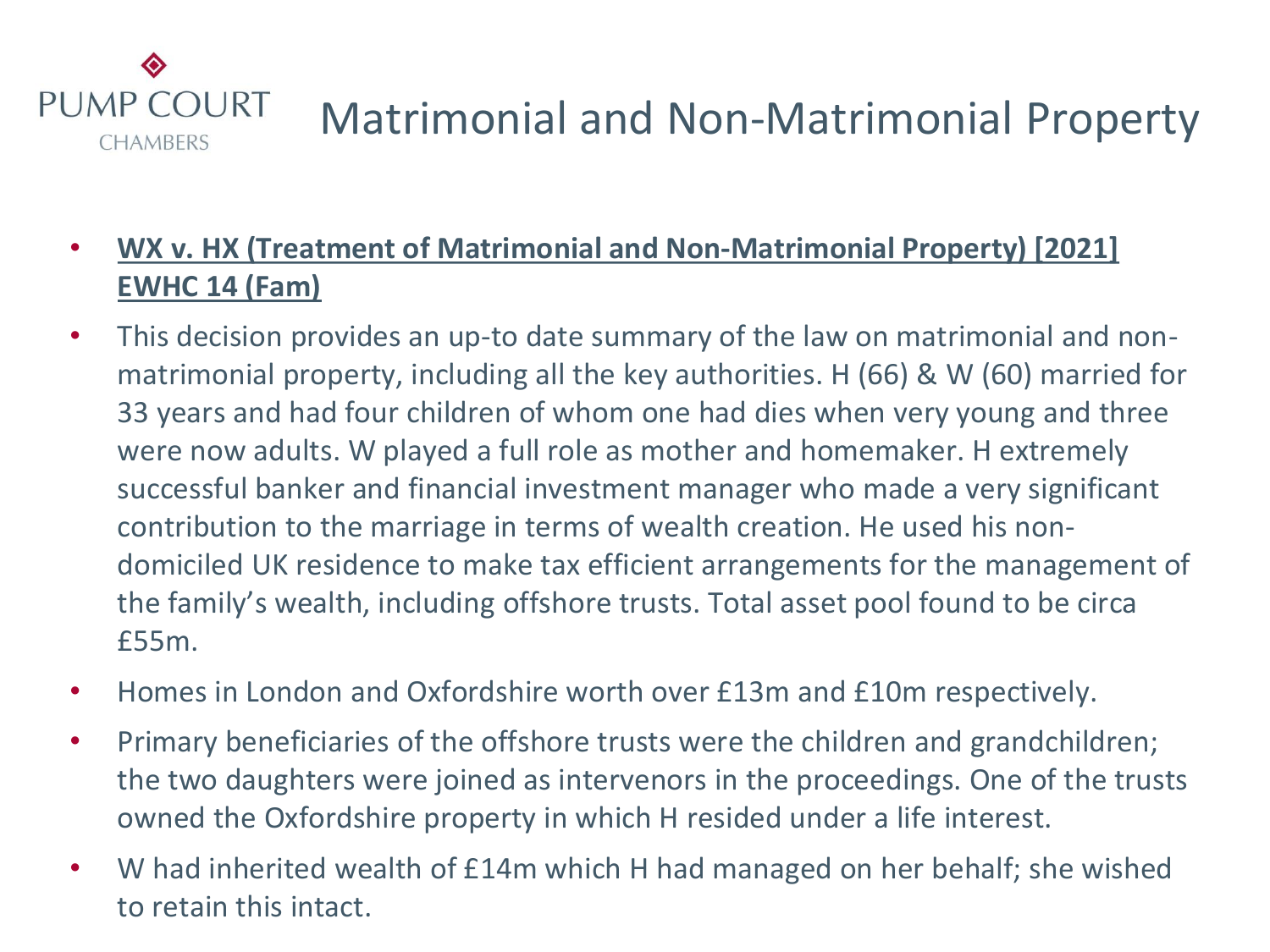

- *'[113] It seems to me that the following principles can be derived from the authorities which have been placed before the court:*
- *(i)The fact that property or assets owned by a party derive from a source outside the marriage (such as inheritance or pre-acquired wealth) does not per se lead to its exclusion altogether from the court's consideration of a fair outcome to both*  parties. Insofar as it represents a contribution by one of the parties to the welfare of *the family, it is a factor which the judge should take into account: per Lord Nicholls in White v. White (above).*
- *(ii) the overarching principle which supports fairness to both parties is that of 'nondiscrimination'. The court will treat the contributions made by each of the parties to the marriage as having broadly equivalent value even though they be different in kind: Miller v. Miller; McFarlane v. McFarlane;*
- *(iii) Each case has to be considered on its own facts and the court's assessment of fairness in that particular case. The judge must consider whether the existence of such property should be reflected in outcome at all. This will depend on the extent to which it has been 'mingled' with matrimonial property and the length of time over which that 'mingling' has taken lace: per Mostyn J in N v. F (Financial Orders: Pre-acquired wealth). In other words, the way in which such property has been*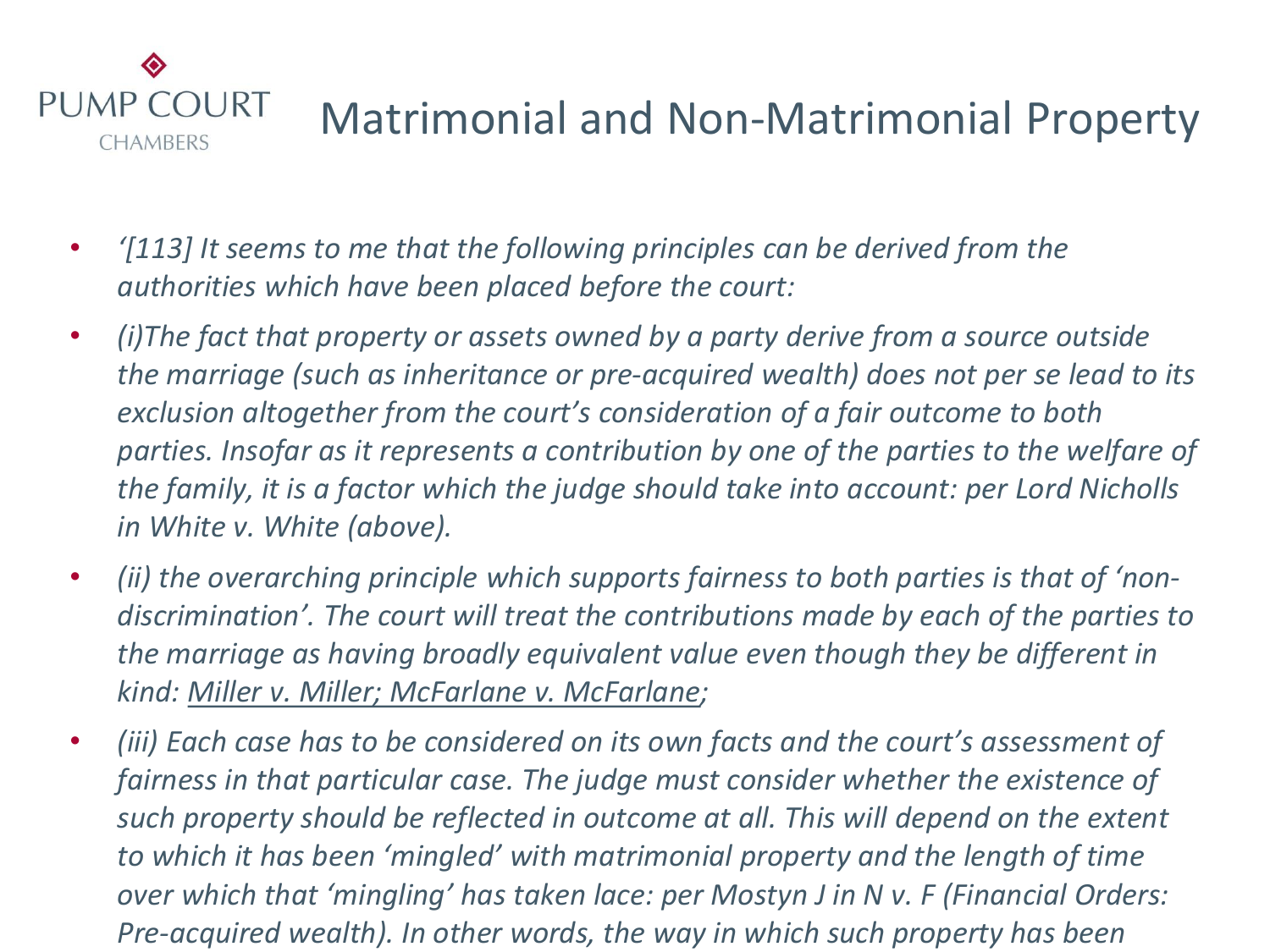

- *Used over the course of the marriage has the potential to affect whether it remains 'separate' property: Miller/McFarlane (above) at para [25]. There may be cases where, over the course of a long marriage, the importance of the source of a significant element of one party's wealth, or even the entire wealth, has been maintained through ring-fencing in one party's name, kept safely and left to grow in value: K v. L (above) at para [17] per Wilson LJ.*
- *(iv) Assets or property which are matrimonial in character will be captured by the 'sharing principle' and divided equally between the parties. Matrimonial property is now recognised as being property which is the product of, or reflective of, marital endeavour or 'generated during the marriage otherwise that by external donation'…*
- *(v) the application of the sharing principle impacts, only on the division of marital property an not on non-matrimonial property…*
- *(vi) The application of the sharing principle will not always lead to an arithmetically equal division of the marital wealth. In appropriate circumstances factors such as risk and liquidity may impact the means by which sharing is achieved: XW v. XH (above) at para [136].*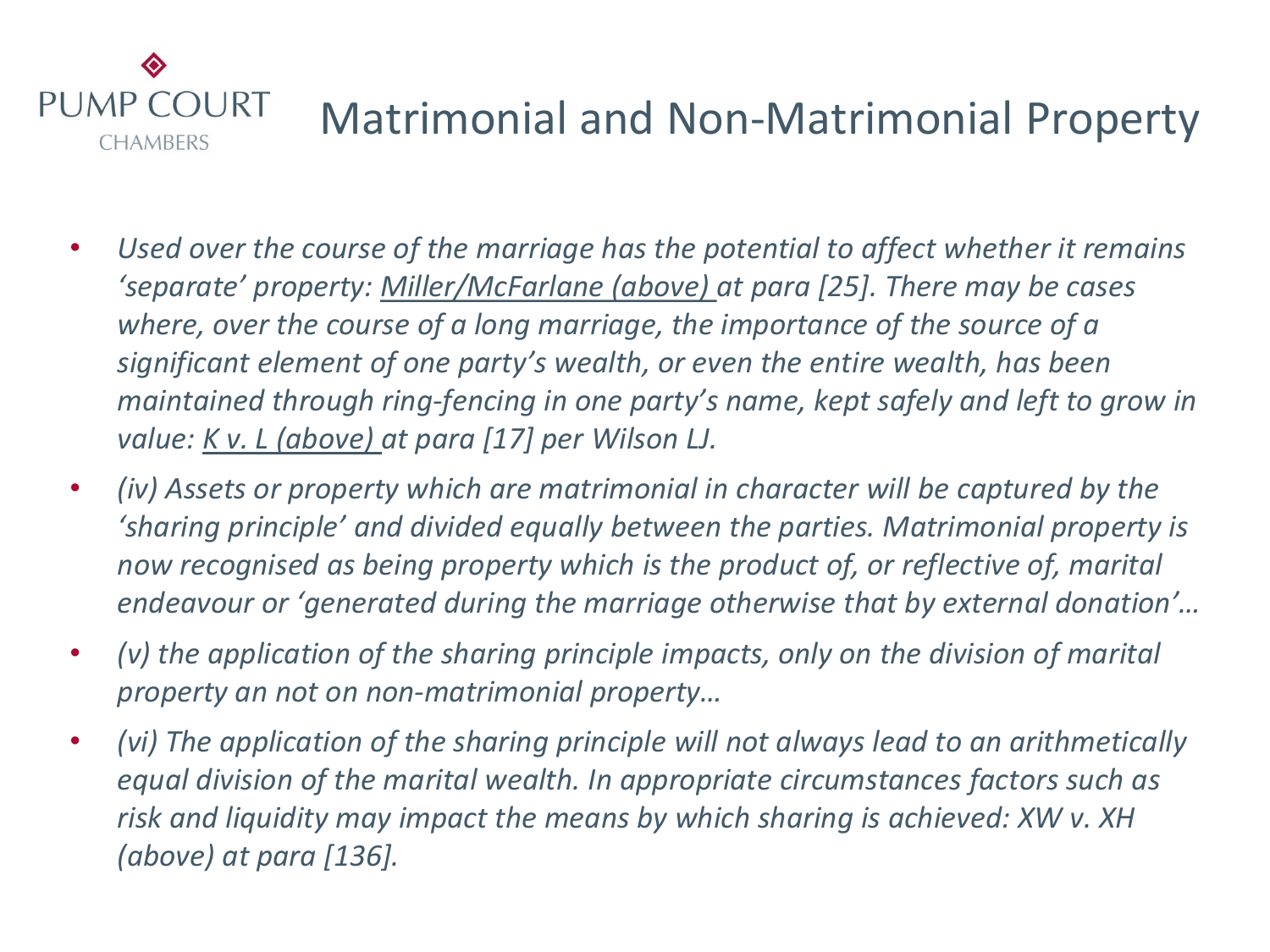

- *[114] In <u>S v. AG [2011] EWHC 2637 (Fam), [2011] 3 FCR 523</u> Mostyn J said this in para [7]:-*
- *"Therefore, the law is now reasonably clear. In the application of the sharing principle (as opposed to the needs principle) matrimonial property will normally be divided equally (see para 14(iii) of my judgment in N v. F). By contrast, it will be a rare case where the sharing principle will lead to any distribution to the claimant of non-matrimonial property. Of course an award from non-matrimonial property to meet needs is commonplace, but as Wilson LJ has pointed out we await the first decision where the sharing principle has led to an award from non-matrimonial property in excess of needs".*
- *[115] In JL v. SL (No.2)(Appeal: Non-Matrimonial Property) [2015] EWHC 360 (Fam), [2015] 2 FLR 1202, his Lordship emphasised the very limited circumstances in which non-matrimonial property will be invaded unless to meet needs. At para [22], he said this:*
- *"Given that a claim to share non-matrimonial property (as opposed to having a sum awarded from it to meet needs) would have no moral or principled foundation it is hard to envisage a case where such an award would be made. If you like, such a case would be as rare as a white leopard."*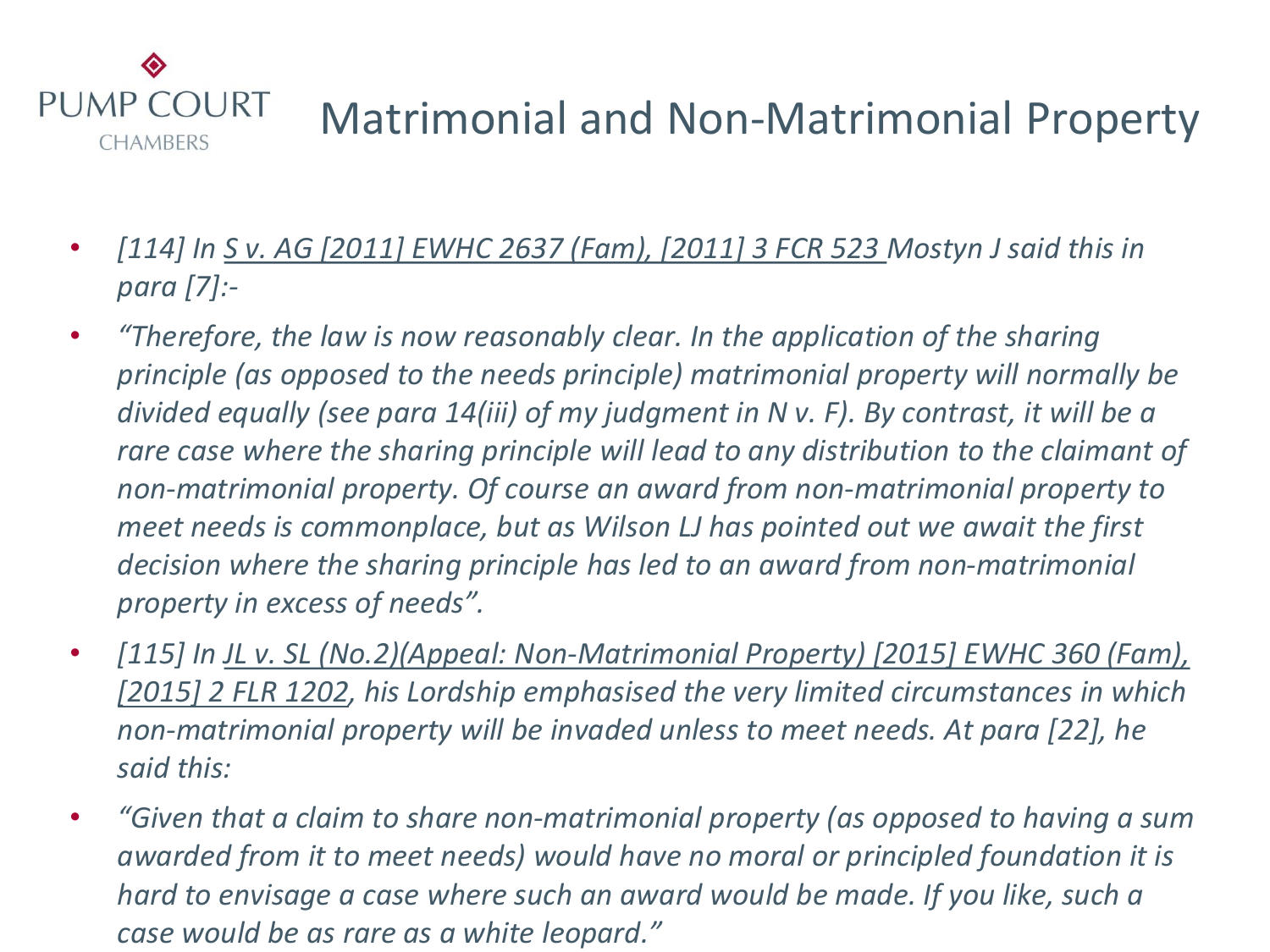

- *[116] Finally, in terms of the factual question which a court will need to determine in cases where there is an issue relating to whether or not non-matrimonial property has been 'mixed', 'merged' or 'mingled' with matrimonial property, the court will need to consider whether the 'contributor' has accepted that this or her property should be treated as matrimonial property. This element of 'merger' flows from para 18 of Wilson LJ's judgment in K v. L (above) in which he posed three separate situations:-*
- *(a) Over time matrimonial property of such value has been acquired as to diminish the significance of the initial contribution by one spouse of non-matrimonial property.*
- *(b) Over time the non-matrimonial property initially contributed has been mixed with matrimonial property in circumstances in which the contributor may be said to have accepted that it should be treated as matrimonial property or in which, at any rate, the task of identifying its current value is too difficult.*
- *(c) The contributor of non-matrimonial property has chosen to invest it in the purchase of a matrimonial home which, although vested in his or her sole name has – as in most cases one would expect – come over time to be treated by the parties as a central item of matrimonial property.'*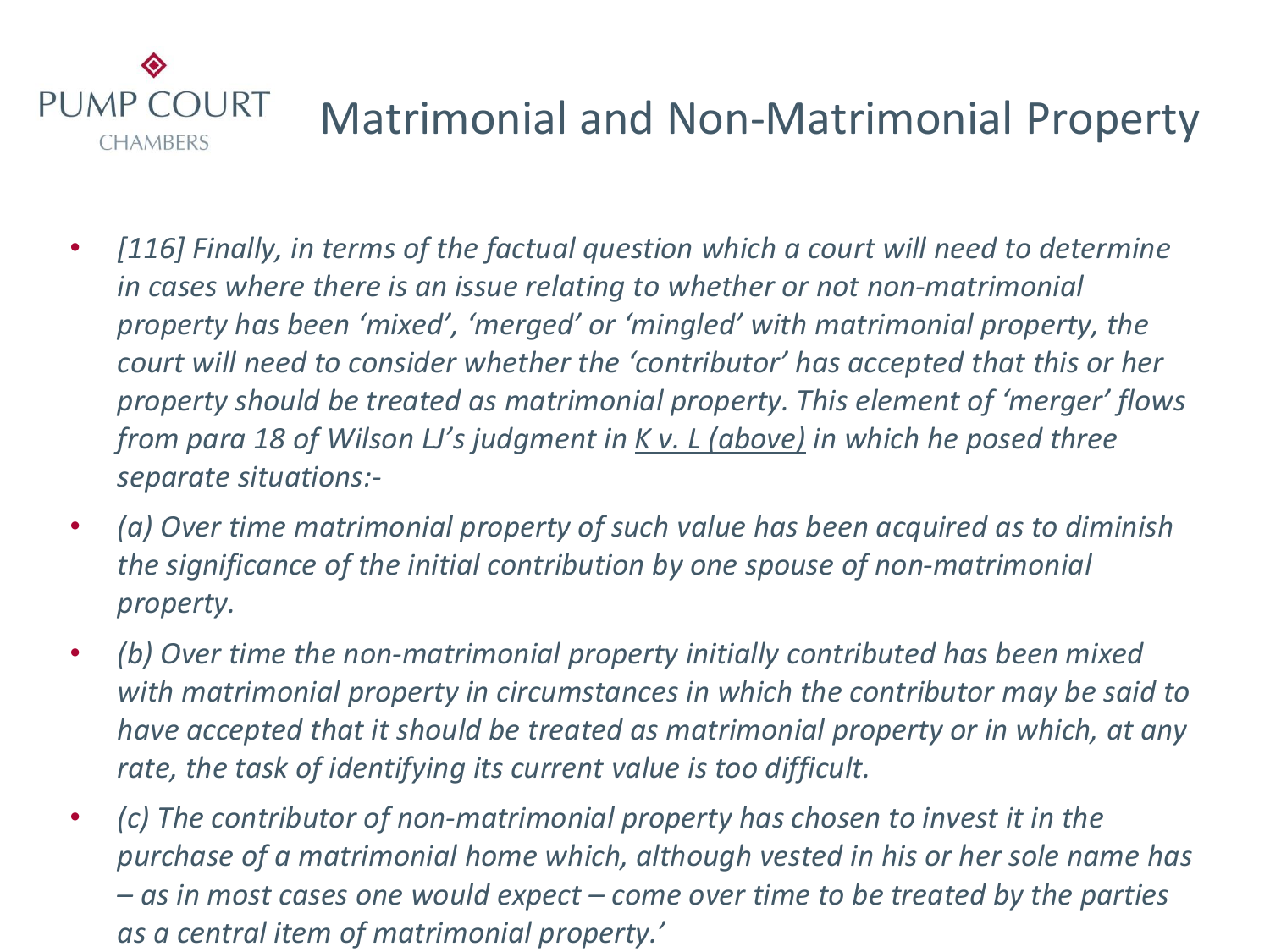

- H argued that W's non-matrimonial property, inherited during the marriage and was subject to a trust '*W is the income beneficiary during her life an there is also a power in the trustees to advance capital*', had been subjected to 'matrimonialisation' as a result of his significant contribution above and beyond his role as family breadwinner, by dint of his management of her investment portfolio for in excess of 16 years.
- Roberts J rejected H's argument and held that W's non-matrimonial property had throughout the marriage been preserved as her own separate property and had not acquired matrimonial character, either in whole or part.
- Useful commentary in respect of NEEDS: when referring to S v. AG (supra) where there is a claim by one party that some of the assets are ring fence, firstly we have to ascertain what the parties respective needs are and if they can be satisfied from the undisputed matrimonial assets in a case. If the answer to that question is yes, it is then necessary to look at whether it is worthwhile seeking to contest the claimed ring fenced money, focusing on the individual facts of the case.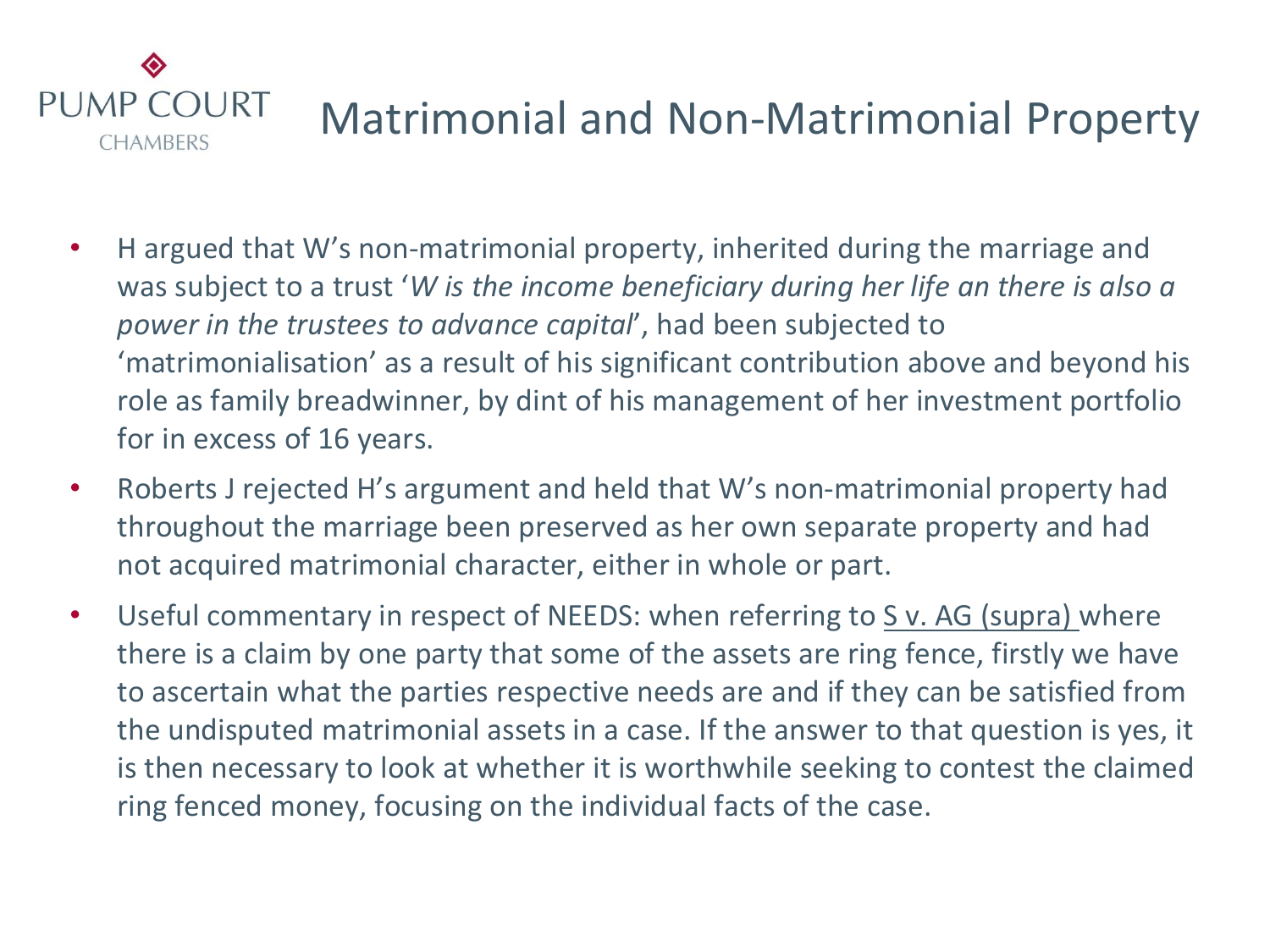

### **M v. M (Financial Remedies) [2020] EWFC 41 – Mr Robert Peel QC (sitting as a Deputy High Court Judge, 6 May 2020**.

- W(50) and H (53. 22 year marriage with 3 children aged 21, 19 and 14 who lived with W in FMH since separation in 2018.
- W had 24% shareholding in two companies founded her parents: A Ltd and B Ltd. W was director of A Ltd and had held various roles therein over a number of years fitting around her childcare commitments. Her current income was £36,500pa plus health insurance of £877pa. W had been neither a director nor employed by B Ltd. She was effectively a sleeping partner in both businesses with no involvement in strategic or operational decisions.
- H had changed careers from the finance sector to become MD of B Ltd. He resigned in 2018 when the marriage broke down, whereupon a dispute arose relating to his conduct whilst MD. In December 2018 he was arrested after a complaint was made by B Ltd about alleged financial misfeasance, however, he was never charged. H was working for a hearing and plumbing company on £32,000pa.
- During initial separation W considered buying out H's share in FMH with financial assistance from her brother.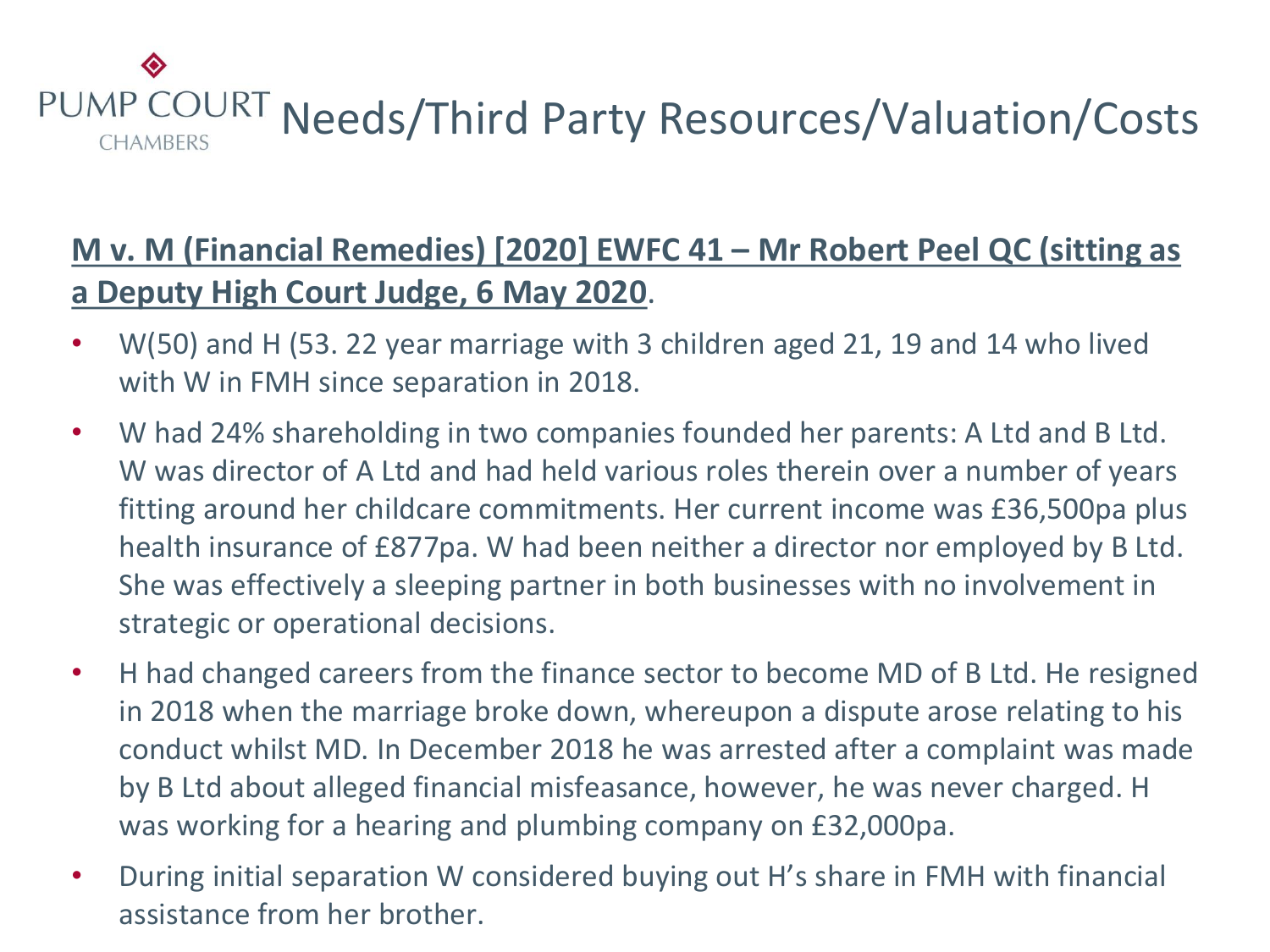

This was a highly acrimonious case with fractured relations between H and the children. The Judge described the proceedings as '*ruinous and recriminatory*'.

- 13 oral hearings, including 2 FDR's and an aborted 5 day trial, and 4 applications by H for permission to appeal disposed of on paper at High Court and Court of Appeal level.
- Combined legal costs of **£594,000**.
- The only liquid asset was proceeds of sale of FMH of **£630,000**, from which **£33,000** was due to W's brother. Net proceeds all but offset by parties debts and accordingly the liquid wealth was 'virtually nil'.
- Principal liquid assets were the parties pension provisions and W's minority shareholdings.
- Valuation of companies: H assert companies worth £10m. His application for valuation refused at FDA on basis that assets were non-marital and illiquid. Permission to appeal refused on paper. Further application at FDR again unsuccessful, however, at further case management hearing one month before trial SJE was ordered.
- '*In hindsight SJE valuer should have been directed [at an earlier stage]. Parties were £2m apart on value. Liquidity in issue and even if non-marital (which was an issue) then illiquid capital still a resource to take into account; it is hard to see how the case could have been fairly determined without this evidence*'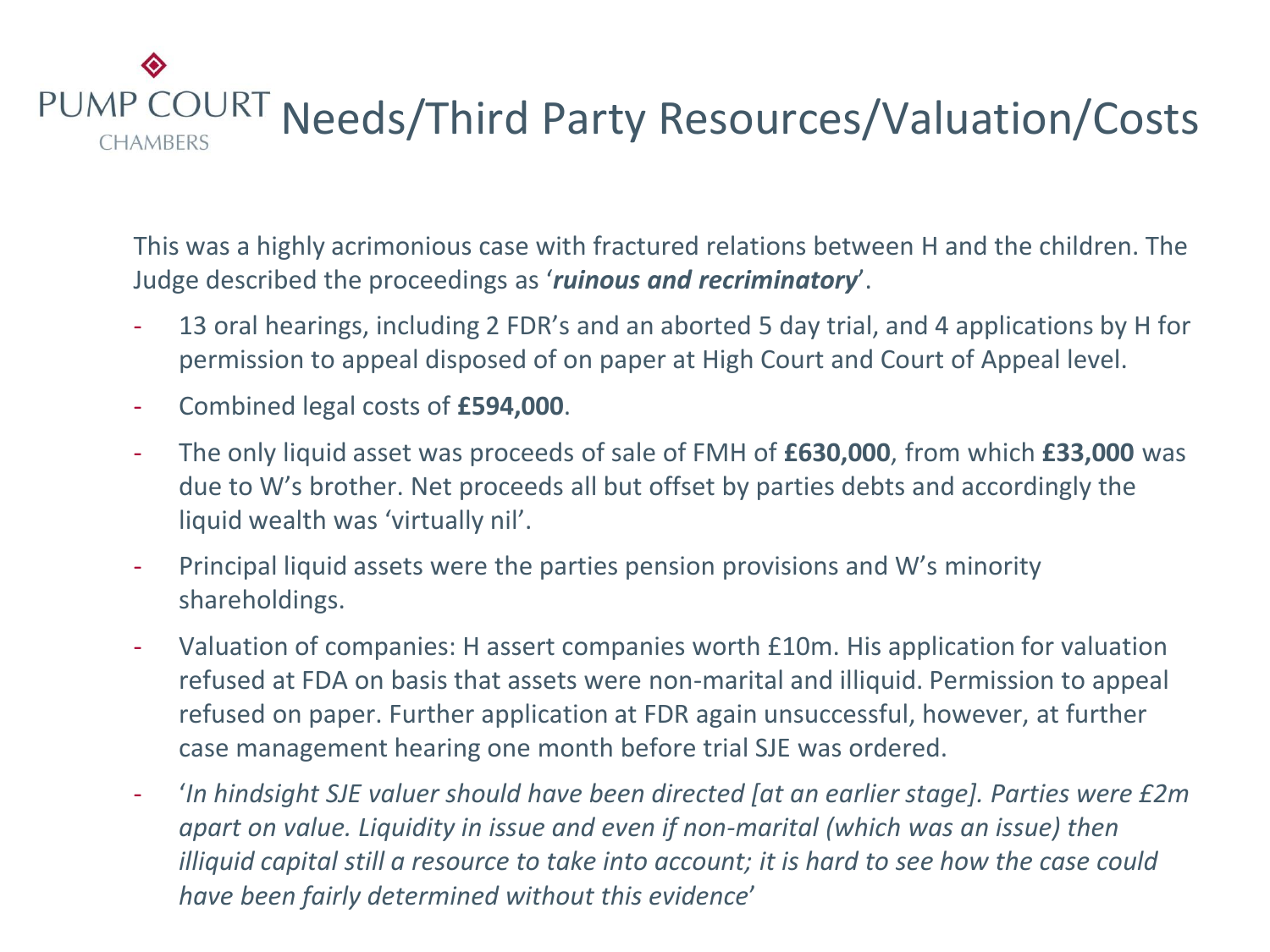- CONDUCT: W filed s.25 statement incl wide ranging allegations of conduct against H but CMO recorded that she only sought to rely on those in relation to misappropriation of monies belonging to the children. H ordered to file respond to allegations in his s.25 statement BUT he also continued to assert substantial value of W interests in company assets.
- At trial H argued W business interests were wholly or partly matrimonial and should be reflected in sharing principle. W denied this but that if correct she should be entitled to rely upon H's misconduct whilst MD of B Ltd. W did NOT plead as conduct under s.25(2)(g) but argued his actions should be considered as one of general factors. J ordered further enquiries into H's misconduct on final day of trial. H sought permission to appeal and invited J to recuse himself. Both refused.
- H's appeal allowed by Moor J:
- No place for conduct to feature merely as one of general circumstances; and
- If conduct pursued then this **MUST** be specifically pleaded with each party dealing with it in a narrative statement.
- Further FDR before Cohen J directed and thereafter further Final hearing before Robert Peel QC.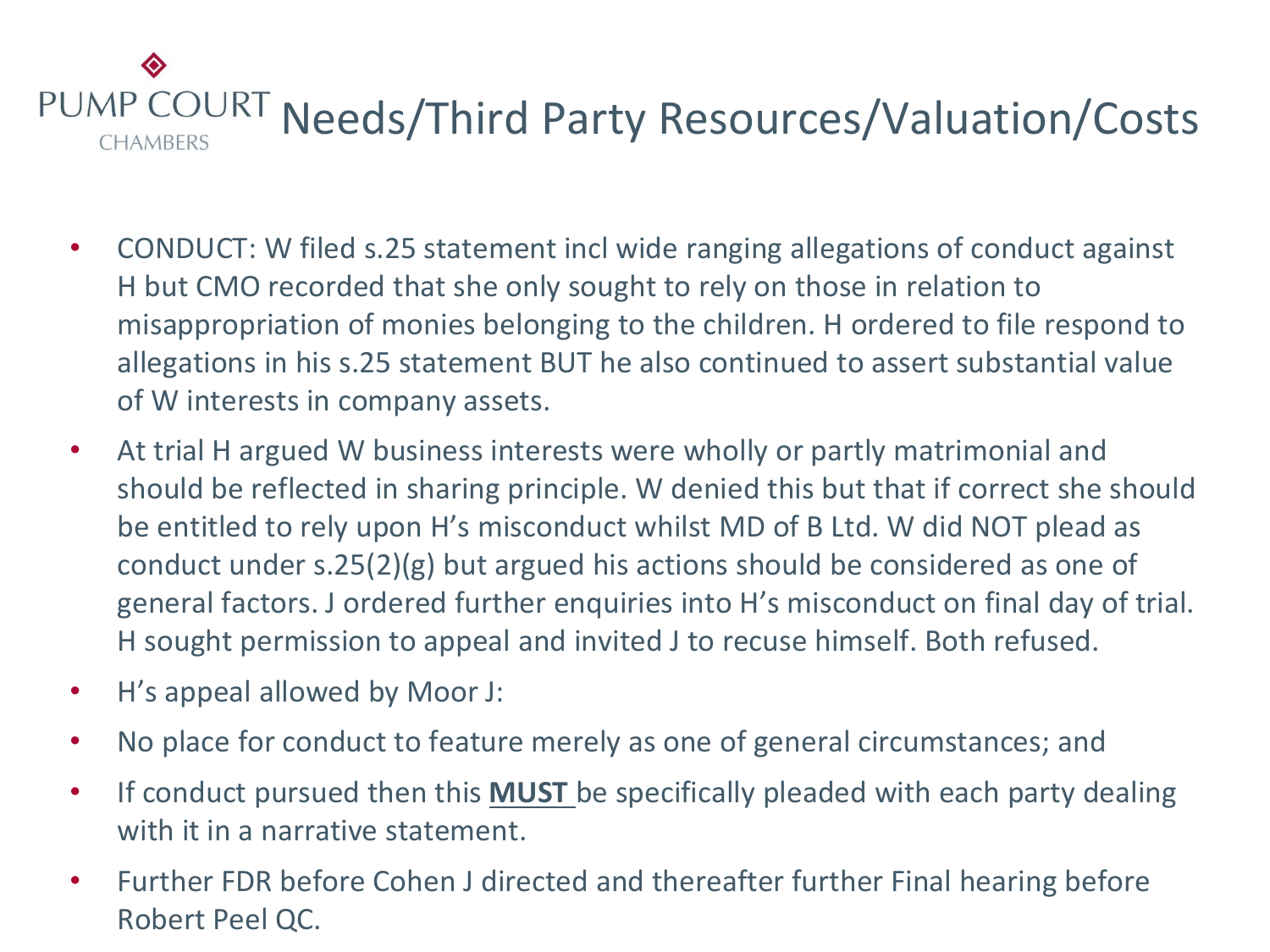- HELD: Ordering on a clean break basis, from net proceeds of FMH, W receive £220,000 and H £377,000 (not to be paid to him until the grant of a Get). H ordered to pay £15,000 towards W's costs to be set against similar sum made against W in the appeal proceedings. No minority discount applied to W's shares as bore all hallmarks of quasi-partnership (See G v. G [2002] 2 FLR 1143).
- **Thomas v. Thomas [1995] 2 FLR 668** order would not be made to judiciously encourage W's family to enable her to extract funds from business interests. No evidence family wished to do so and any past assistance had been provided from personal resources as opposed to from the businesses.
- How do we deal with wider family resources?
- (i) Where a party has an interest together with other family members, the court may frame its order to judiciously encourage other family members to assist in the extraction of assets but should not cross the boundary of improper pressure in so doing (See Thomas v. Thomas (supra));
- (ii) Where wider family are gratuitous donors and are willing to make funds available by gift or loan. Party than has no legal or beneficial interest but merely an act of generosity.
- Clear evidence W's family would assist her financially by securing mortgage.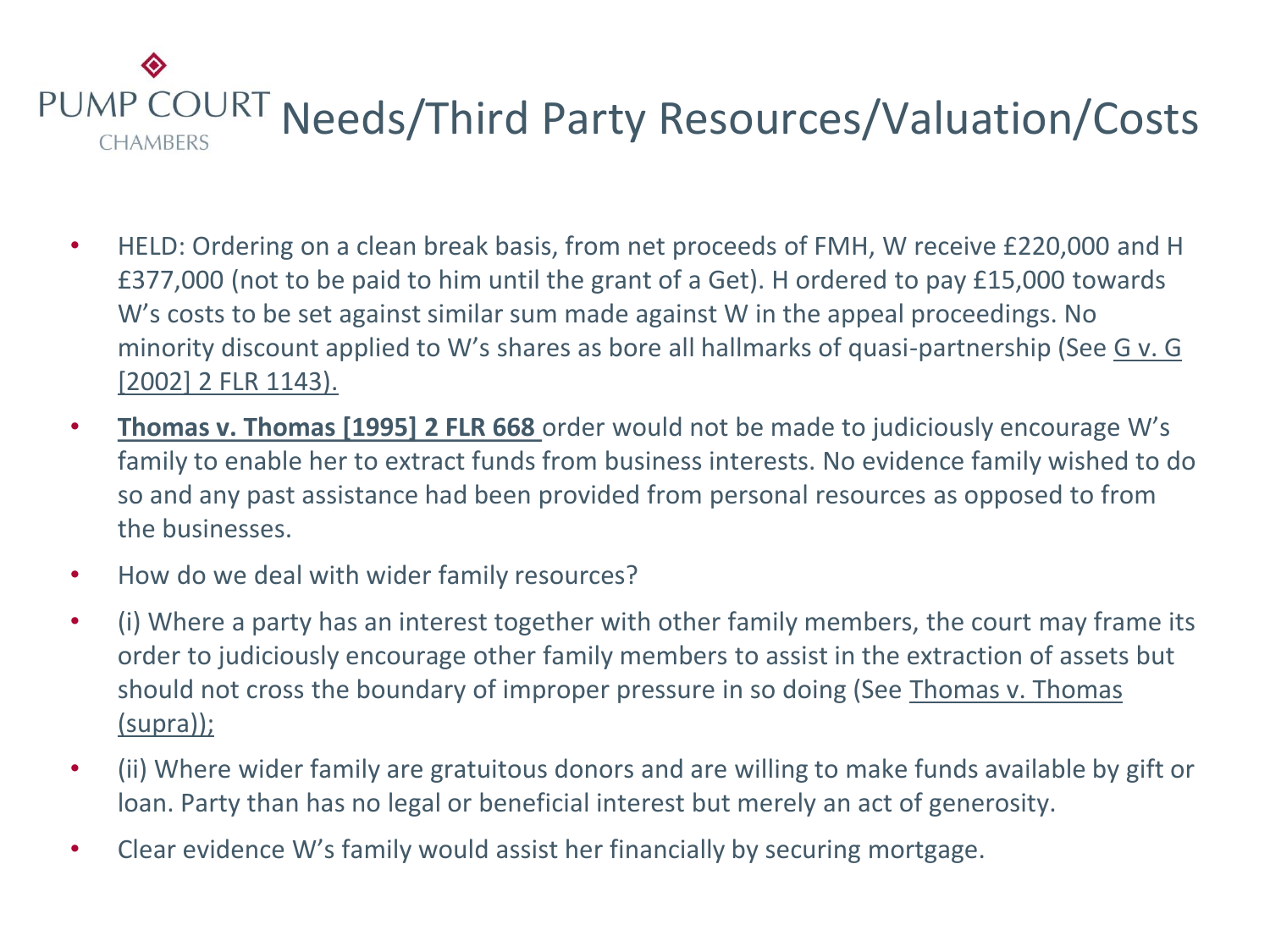- The court was entitled to take account of the willingness of family members to make funds available by gift or loan, even though there is no legal obligation to do so (See Luckwell v. Limata [2014] EWHC 502 (Fam). [2014] 2 FLR 168).
- The court's function is to distribute the parties' resources, not the resources of the wider families (See Alireza v. Radwan and Others [2017] EWCA Civ 1545, [2018] 1 FLR 1333).
- How is this to be assessed? Need to show to the requisite standard of proof that wider family are LIKELY to provide support and thus represent a resource available to the party. Considerations include:-
- (i) have financial resources been provided previously? Amount? Over what period(s)? Is there any pattern to any such resources being made available?
- (ii) The Court can take account of any offers made since parties separation which include in whole or in part a resource(s) provided by wider family members.
- (iii) Wider family offers of ad hoc assistance to assist parties during proceedings (incl support for legal fees) have limited evidential value;
- (iv) In the absence of a record of historic payments and/or reliable representations as to future grants of resources, court may find it difficult to satisfy this.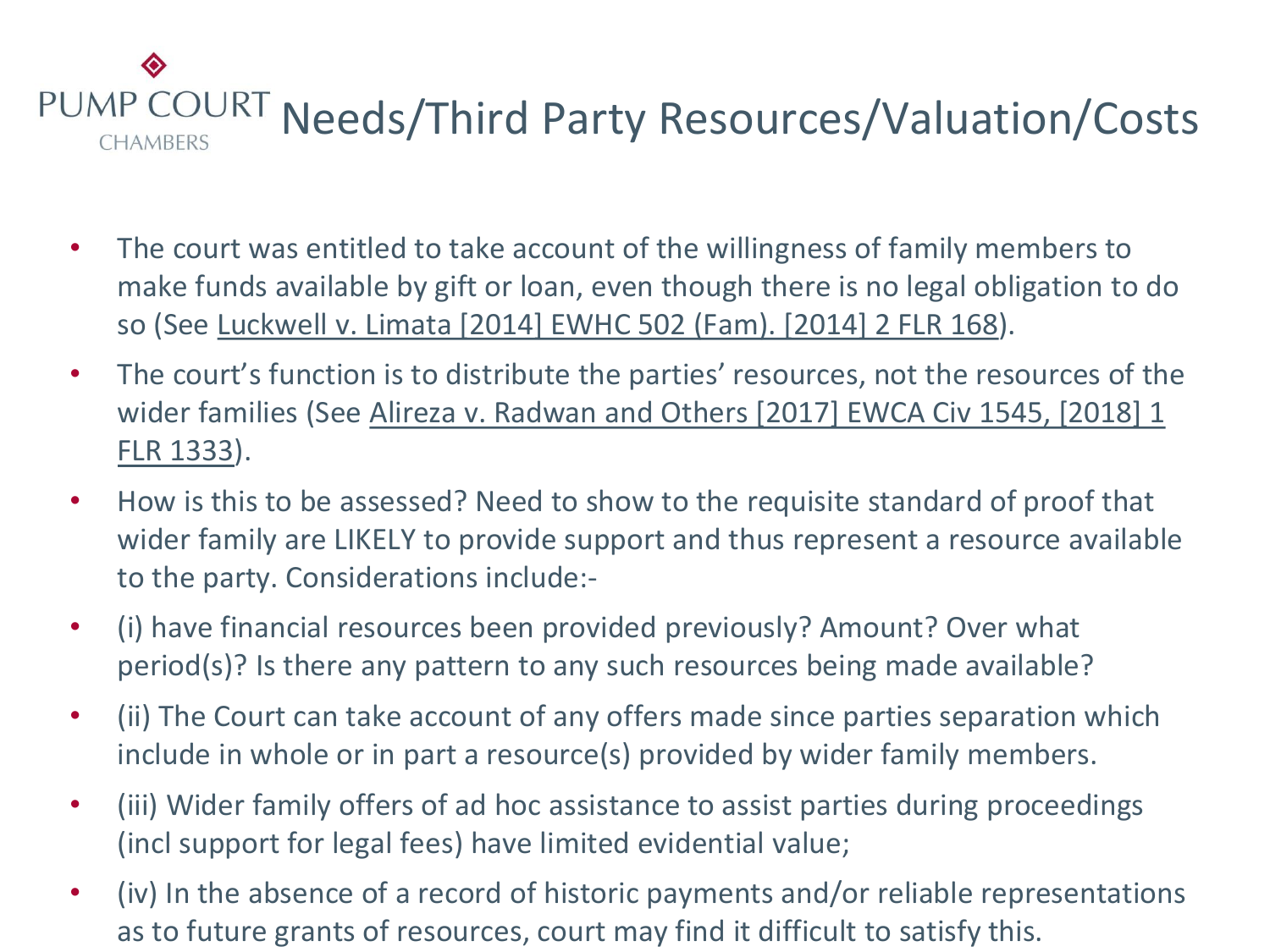- NEEDS: Parties accepted their respective incomes would have to enough to meet their needs. Most pressing need was housing. For their security, and consistent with their status as home-owners during their lives together, purchased accommodation had to be striven for.
- Although not an iron rule (see Piglowski v. Piglowski [1999] 2 FLR 763), the dicta in M v. B (Ancillary Proceedings: lump sum)[1998] 1 FLR 53 applied self evidently in the majority of cases and certainly this one. Piglowski was referred to as '*A useful guideline…but to cite the case as if it laid down some rule that both spouses invariably have the right to purchased accommodation is a misuse of the authority*'.
- H's need was for 2 bed property of £250,000. W's need £375,000.00
- Net effect: after payments of debts H left with £5,423 and W with £5,368.
- H could realise tax free lump sum from pension of £125,000 in one year plus mortgage capacity. W had mortgage capacity of£132,000 plus family assistance.
- '*This self-defeating litigation is now over. It is scarcely credible that at the end of it all, they emerge with about £5,000 each of liquid assets, having incurred nearly £600,000 in costs, but such is the reality. There may be worse examples of disproportionate and ill-judged litigation, but none spring to mind readily*'.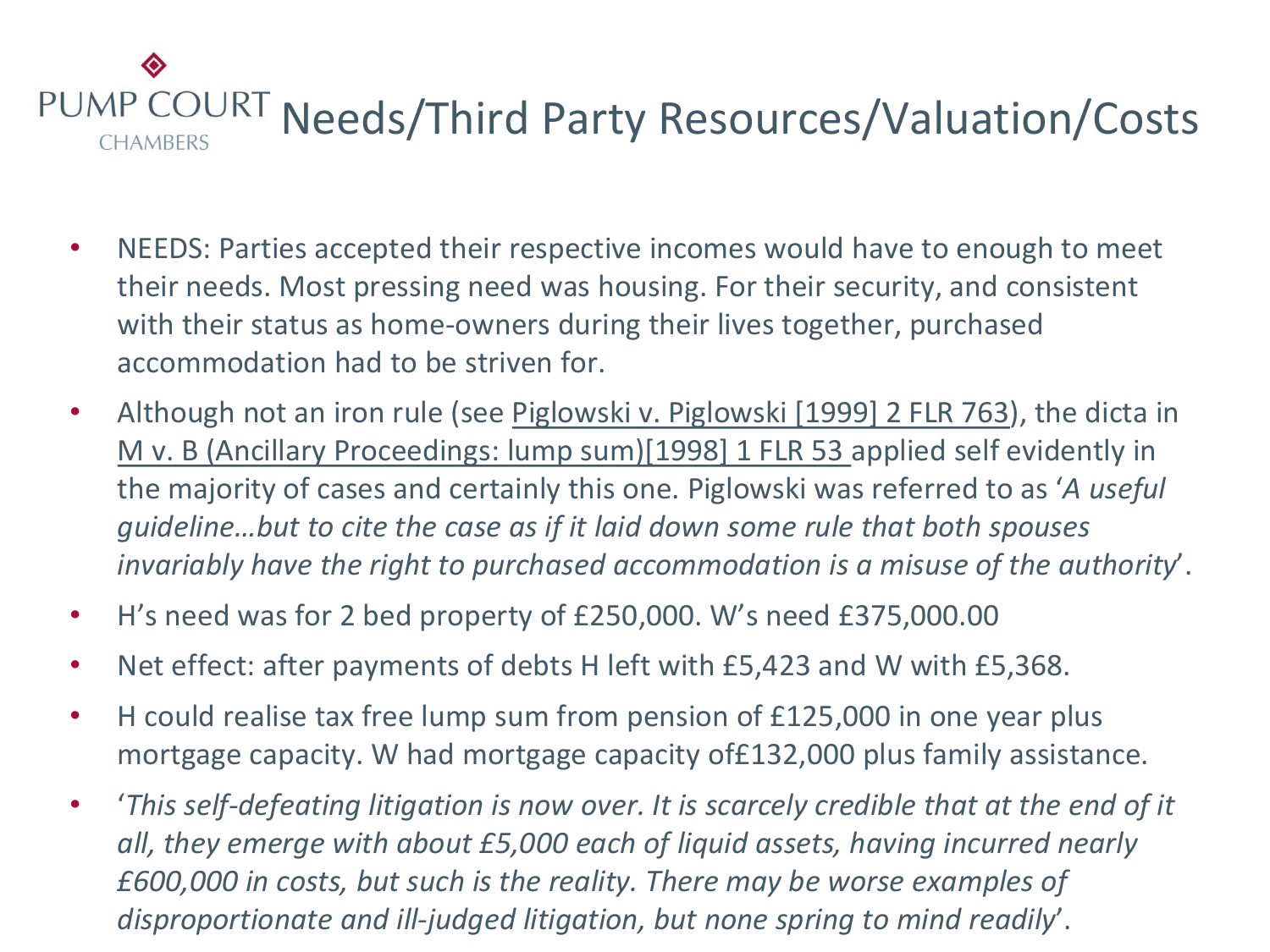

### **Conduct**

#### **OG v. AG (Financial Remedies: Conduct)[2020] EWFC 52**

- H(53) and W(51). Two children aged 25 and 10 years. Parties married in 1994, separated in 2017 and divorced in 2019. Assets circa £16m. Case concerned the value of the party's business post Brexit an the potential competitor business discount, H having set up a rival company. W pleaded fraudulent conduct by H as well as his withholding of information in respect of overseas property and sabotage of the former joint business interests.
- Mostyn J identifies four distinct categories where conduct may feature in a Financial Remedies case:-
- (i) *'First there is gross and obvious personal misconduct meted out by one party against the other normally, but not necessarily during the marriage*': ONLY feature in rare circumstances and where '*the authorities clearly indicate that such conduct would only be reflected where there is a financial consequence to the impact*.' May extend to economic misconduct (eg. economic oppression for malicious or selfish reasons '*provided the high standard of 'inequitable to disregard' is met, it may be reflected in the substantive award*.'
- (ii) The '**add back**' jurisdiction. 'This arises where one party has wantonly and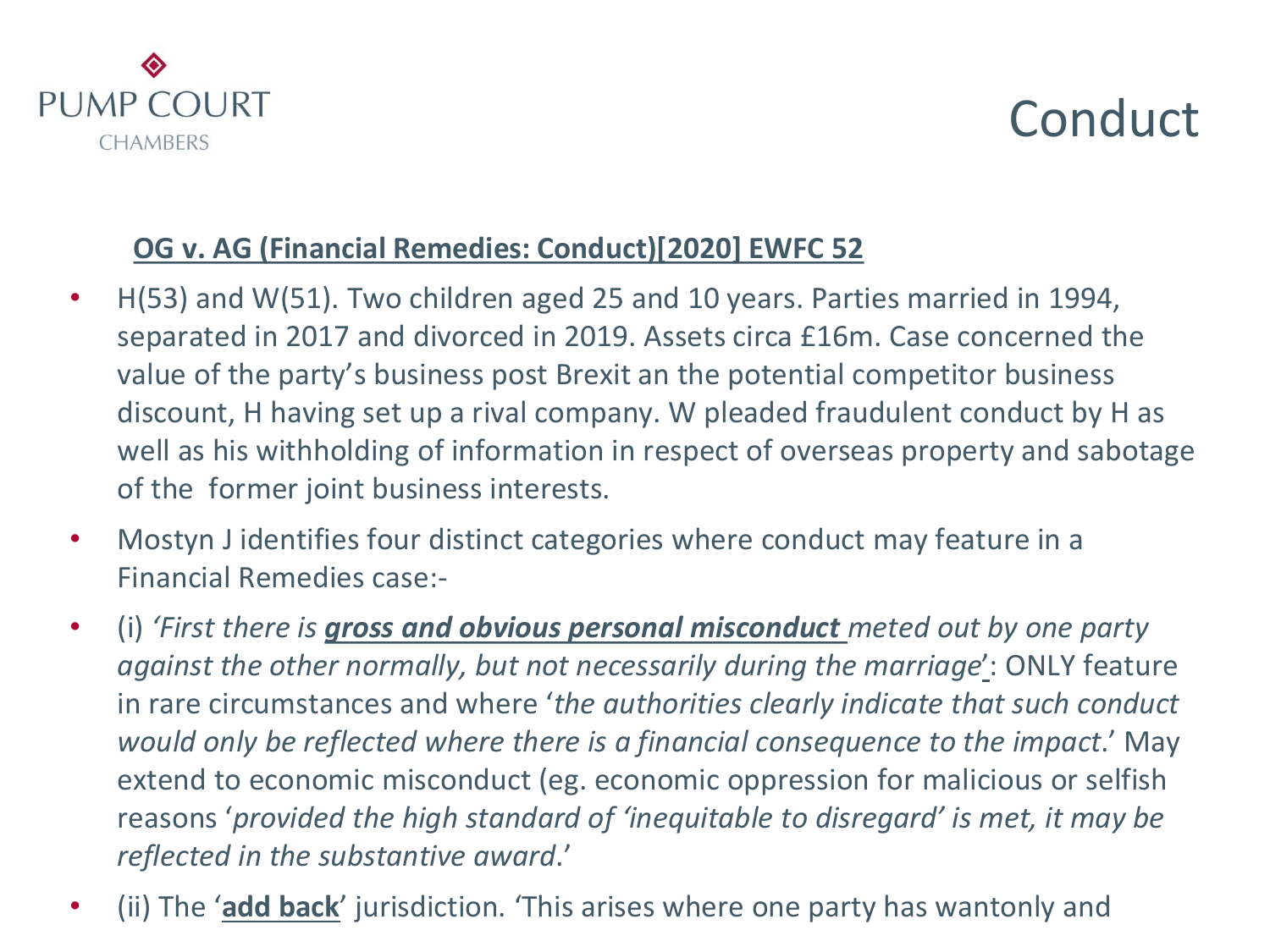

## Conduct

and recklessly dissipated assets which would otherwise have formed part of the divisible matrimonial property'. ONLY applies in exceptional cases where dissipation is clear and obvious. An additional hurdle where advocating for an 'add-back' is that the dissipation might well be demonstrably excessive and wasteful, but UNLESS deliberate may not qualify under this head. The test needs to be shown as 'demonstrably wanton' (see MAP v. MFP [2015] EWHC 627(Fam), [2016] 1 FLR 70, Moor J);

- (iii) **Litigation Misconduct***: 'where proved, this should be severely penalised in costs. However, it is very difficult to conceive of any circumstances where litigation conduct should affect the substantive disposition'(See OG v. AG (supra, para [38])'*
- *(*iv) **Judicial Inferences** *'[39] drawing inferences to the existence of assets from a party's conduct in failing to give full and frank disclosure. The taking into account of such conduct is part of the process of commutation rather than distribution.'*  Mostyn J refers to Moher v. Moher [2019] EWCA Civ 1482, [2020] 1 FLR 225 where Moylan J confirms that whilst the court should strive to identify the scale of any undisclosed assets it is not obliged to pluck a figure from the air. A court should be able to approximate scale of non-disclosed assets when compute quantum and applying the sharing principle*.*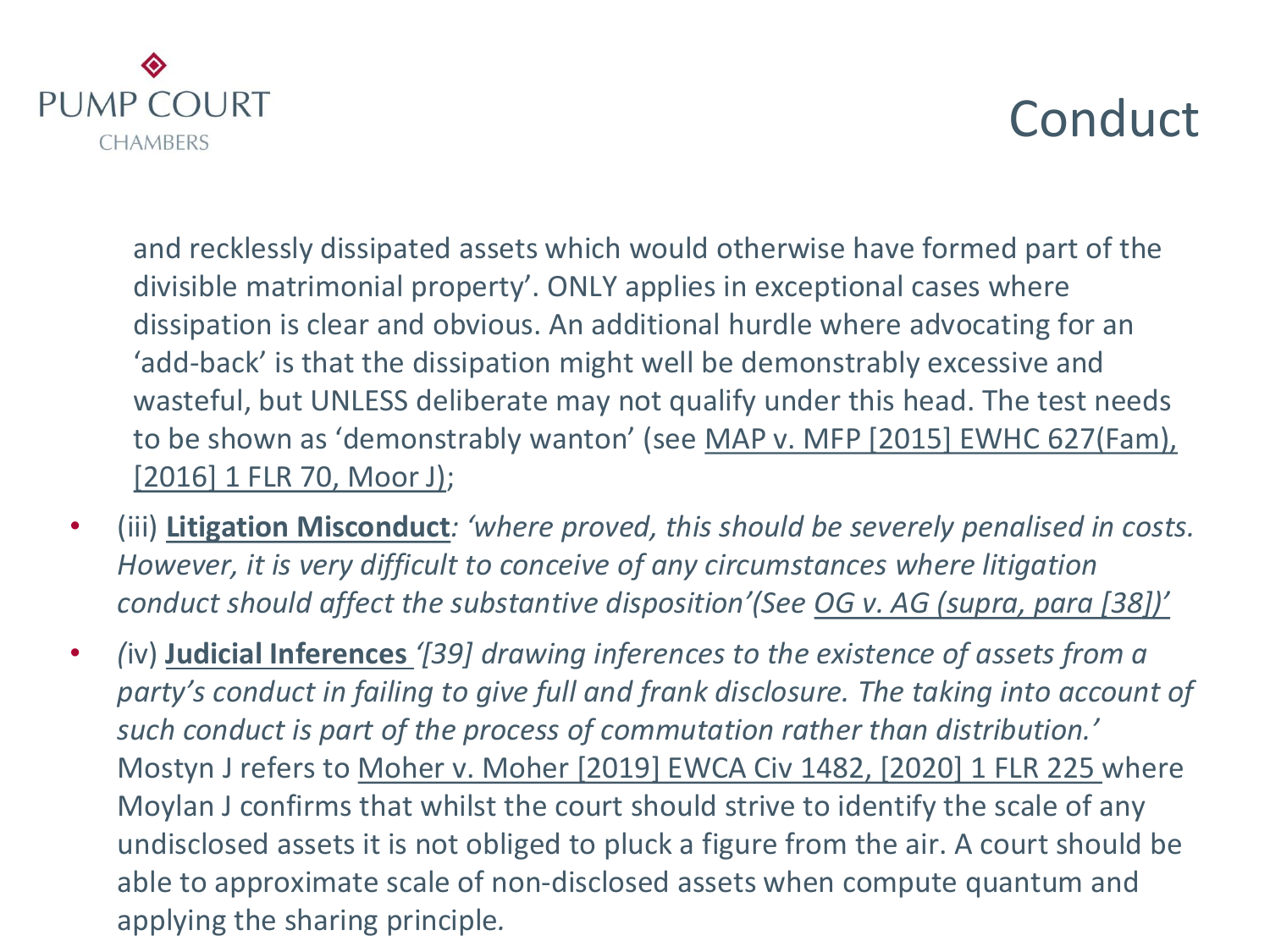

## Modest Asset case

#### • **ND v. GD (Financial Remedies)[2021] EWFC 53**

- W(54) and H(59). Two children aged 22 and 21, both at University and spent holidays with W. 23 year marriage. Modest combined annual income no exceeding £50,000. H worked in construction but on inheriting a property portfolio from his mother 5 years before separation, he worked freelance and part-time. W had held various jobs until her diagnosis with Young Onset Alzheimers shortly after separation. Her condition would deteriorate over time and sadly she would have a reduced life expectancy.
- Total assets £2.6m, incl FMH, a cottage bought by H but lived in by W and his property portfolio, reduced by H's outstanding substantial tax liability arising from his mother's estate.
- Proceedings protracted. Trail bundle almost 1,500pgs (incl SJE financial adviser report of 450pgs). W sought assets of £1.2m an H proposed £950,000.00
- This case is a very useful example of the careful conduct of the balancing exercise in the context of modest assets and an unusual combination of magnetic factors. In particular:-
- (a) Length of marriage, some 23 years;
- (b) The undoubted fact that the majority of the assets were non-marital in origin;
- (c) W's diagnosis with YOA with its significant effect upon her life expectancy and medical needs during her remaining years.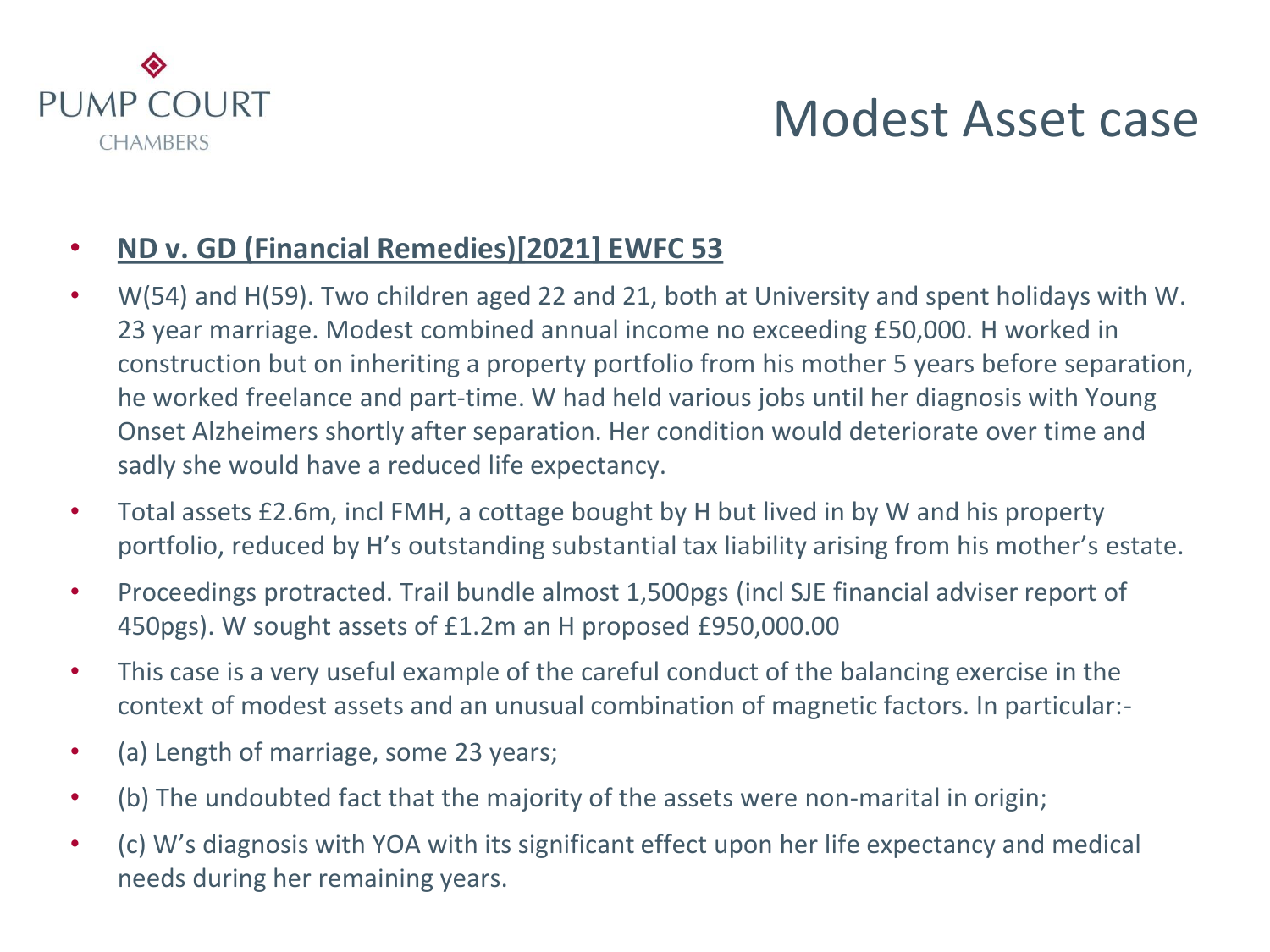

## Modest Asset case

- Peel J held that this was not a sharing case as the bulk of the assets originated from H's other's wealth and this inheritance had not been substantially mingled in the family economy.
- W's claim comfortably exceeded any notional sharing claim. When capitalising income needs, there has to be a very good reason to go down a route different from Duxbury, which is a tool and not a rule and from which the court has the flexibility to depart to the extent that necessary to achieve fairness in any given case.
- W had no earning capacity. Annual income from an income protection plan and State benefits was £11,803. W's likely life expectancy was 5 to 10 years. It was reasonable to accede to W's wish to live independently, with appropriate supporting care, in a family home where children could stay. Housing fund of £650,000 reasonable. Doing the best with available evidence, J found W needed and income fund of £300,000. Together with her other sources of income, this would produce £79,519pa for 5 yrs or £46,008pa for 10 years. A reasonable balance
- NB: Judge found instruction of SJE financial advisor of negligible value to the court. H had not negotiated openly in a reasonable manner and risked a penalty in costs for FH (see OG v. AG (supra)). Escaped costs as award met W needs after her costs.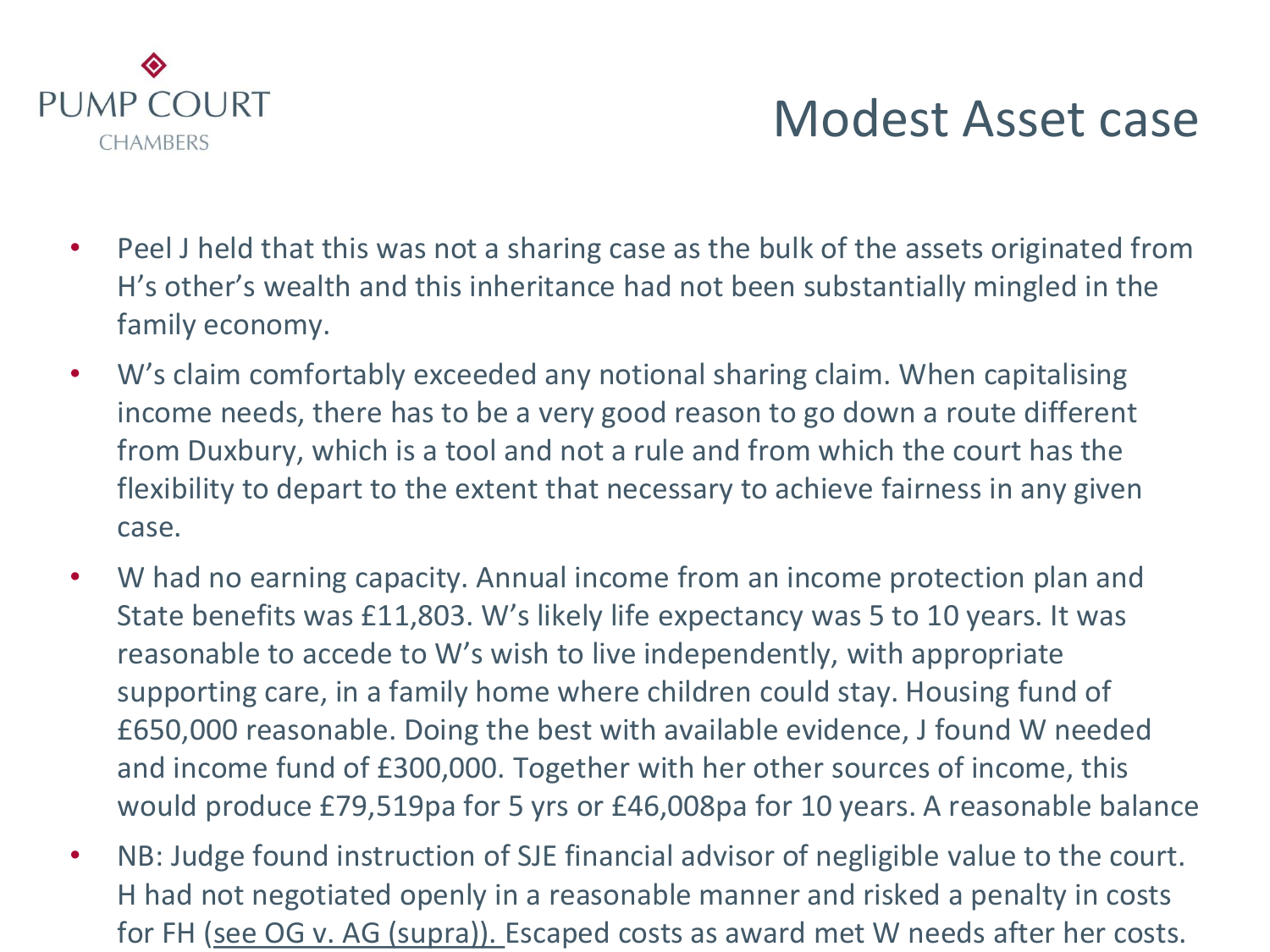

## Valuation of private companies and Liquidity

- **G v. T [2020] EWHC 1613 per Mr Nicholas Cusworth QC sitting as a Deputy High Court Judge.**
- H and W both aged 45. Married in 2000 and separated in 2017. two children aged 8 and 3 who continued to live with W in FMH. W had been employed in financial services sector but left formal employment on the birth of the first child. H was founder member and largest single shareholder (33.3%) in B Ltd.
- W's costs £813,000 and H's £698,000.
- B Ltd had two forms of business: (i) proprietary trading (EE's traded in markets and made profits/losses) and market making (where business acted as middle man to facilitate trades). It had no underlying income stream and was reliant upon profits made by traders to cover losses. Substantial bonuses were paid to the traders in order to retain them. H's gross annual income ranged from £411,000 to £5m over previous five years.
- SJE used a net asset valuation (NAV) which was criticised by W's '*shadow'* accountant. NAV reflects historical profitability but it is questionable whether it truly reflects profits generated by a successful business, especially as here, the H intended to continue to operate the company and increase its equity.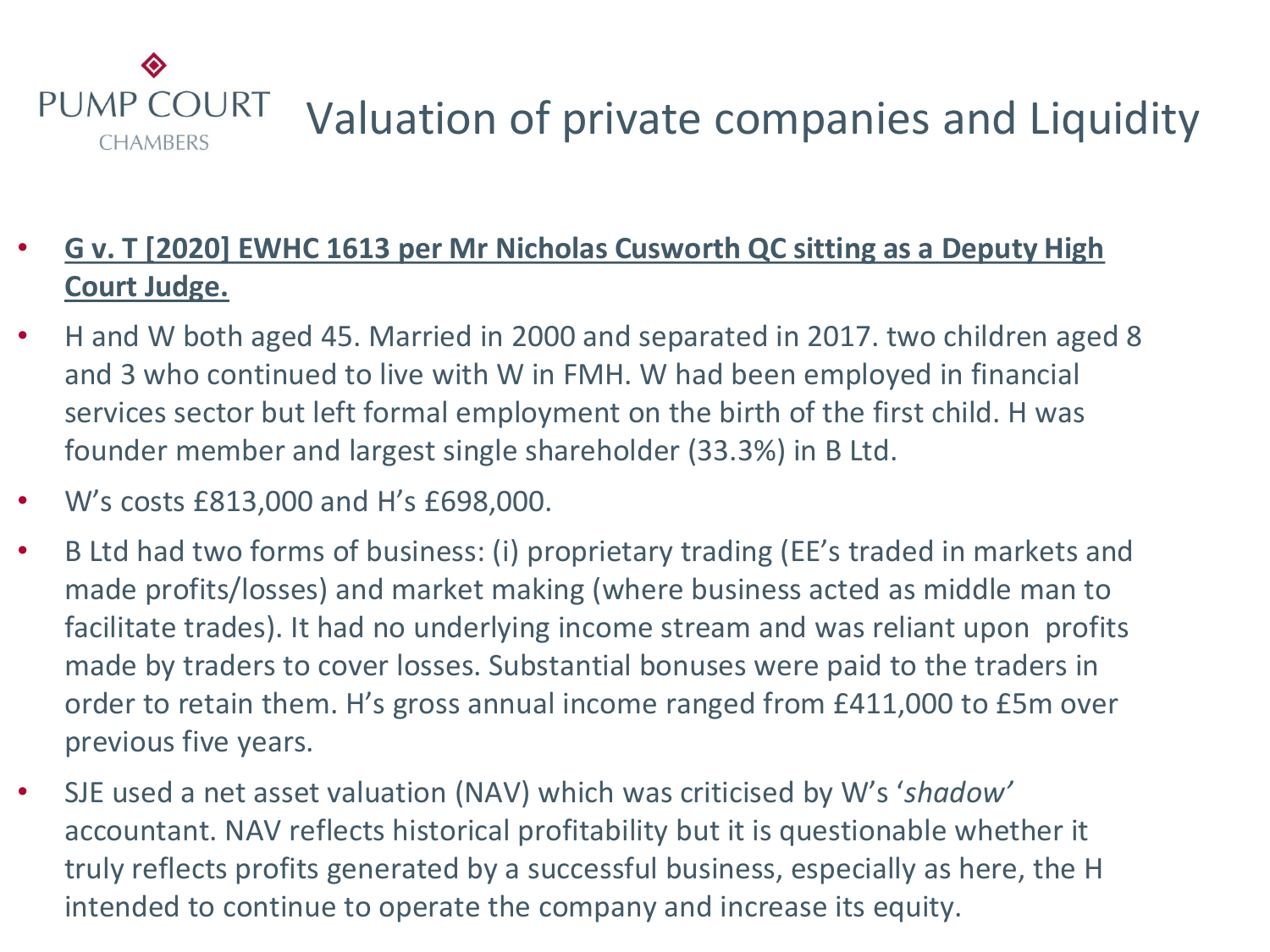#### ◈ **PUMP COURT** Valuation of Private Companies and Liquidity **CHAMBERS**

- H argued business nothing more that a '*pile of cash*' and that no one was going to pay more for a pile of cash than its simple value. It was agreed that the shares were matrimonial in character up to separation in October 2017 and it was H's case that this should be the date of valuation. W argued for valuation as at October 2019. Between October 2017 and June 2018, profitability for business added £10m to value of H's shares. Non-business assets worth £4.3m. It was agreed that application of the sharing principle would meet W's needs.
- The Judge reviewed recent authorities on the approach to valuation of private company where no evidence that it was to be sold including:
- H v. H [2008] EWHC 935 (Fam), [2008] 2 FLR 2092;
- Versteegh v. Versteegh [2018] EWCA Civ 1050, [2018] 1 FLR 1417;]
- Martin v. Martin [2018] EWCA Civ 2866, [2019] 2 FLR 291
- M v. M [2020] EWFC 41 (supra)
- Judge recognised that (i) such valuations are difficult and fragile, (ii) There is no obvious market for a private company, (iii) valuers produce widely differing results, (iv) a snap valuation may give an unfair picture and, (v) the acid test of exposure to real market is simply no possible where a sale is not proposed.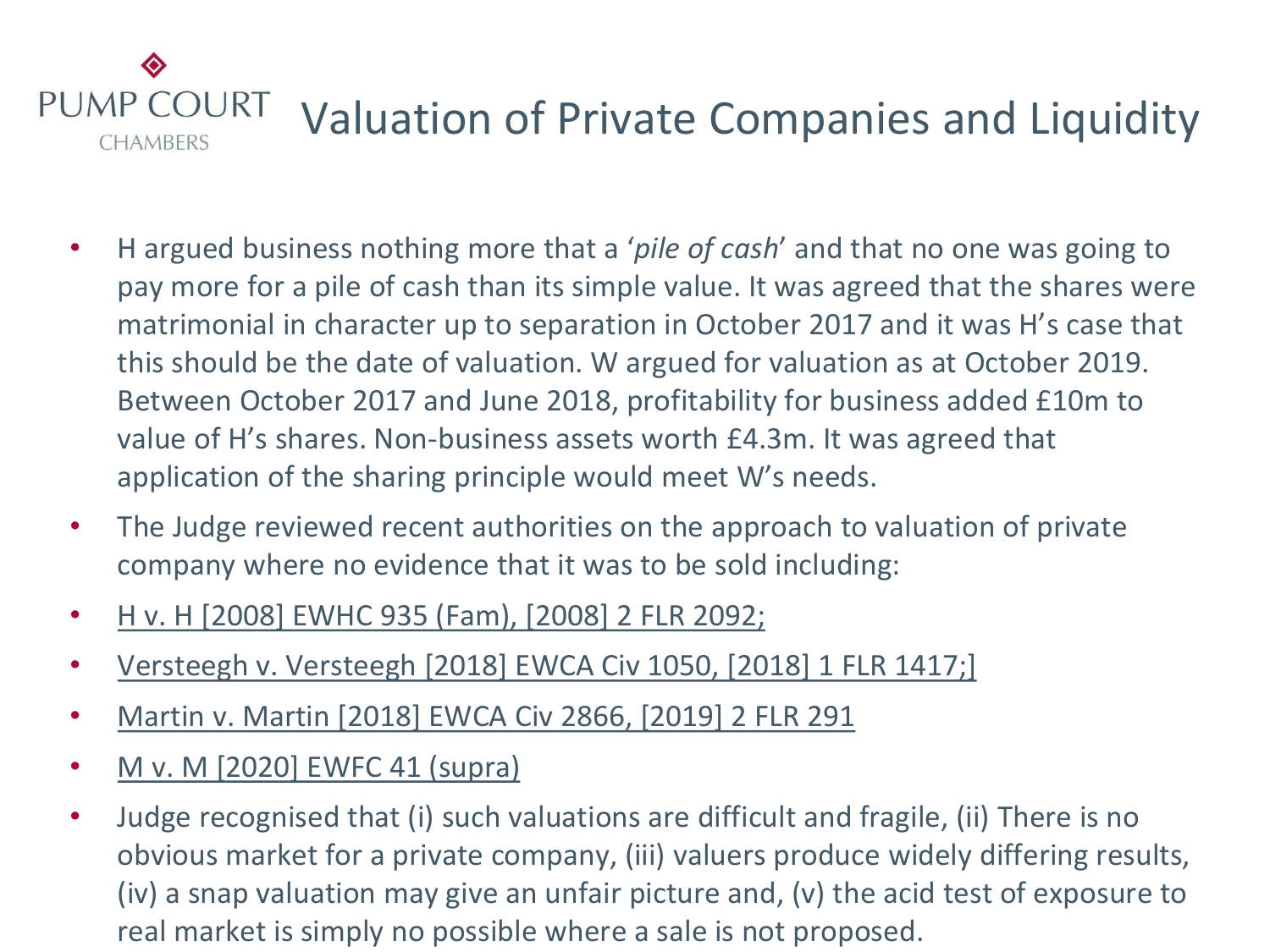#### ◈ PUMP COURT Valuation of Private Companies and Liquidity **CHAMBERS**

- The valuation of the shareholding and the structure of the award are interconnected, so that the sharing principle effects a fair balance of risk and illiquidity between the parties.
- The weight to be placed on a valuation is not a mathematical exercise but a broad evaluative exercise, all about weight and balance.
- In this instant case there was only one SJE valuation before their methodology and valuations were the safest and most reliable available to the court.
- Valuation date: The court has to determine whether the assets comprise the product of marital endeavour. The court is NOT required to adopt a formulaic approach. The concept of property being either matrimonial or non-matrimonial property is a legal construct which is not always capable of clear identification/ The exercise is more of an art than a science. The court must consider continuum versus new ventures (see Cooper-Hohn v. Hohn [2014] EWHC 4122 (Fam), [2015] 1 FLR 745
- In instant case H not shown that the post-separation accrual related to a 'truly new venture' in period up to June 2018, nor that the venture has no connection to the assets of the partnership.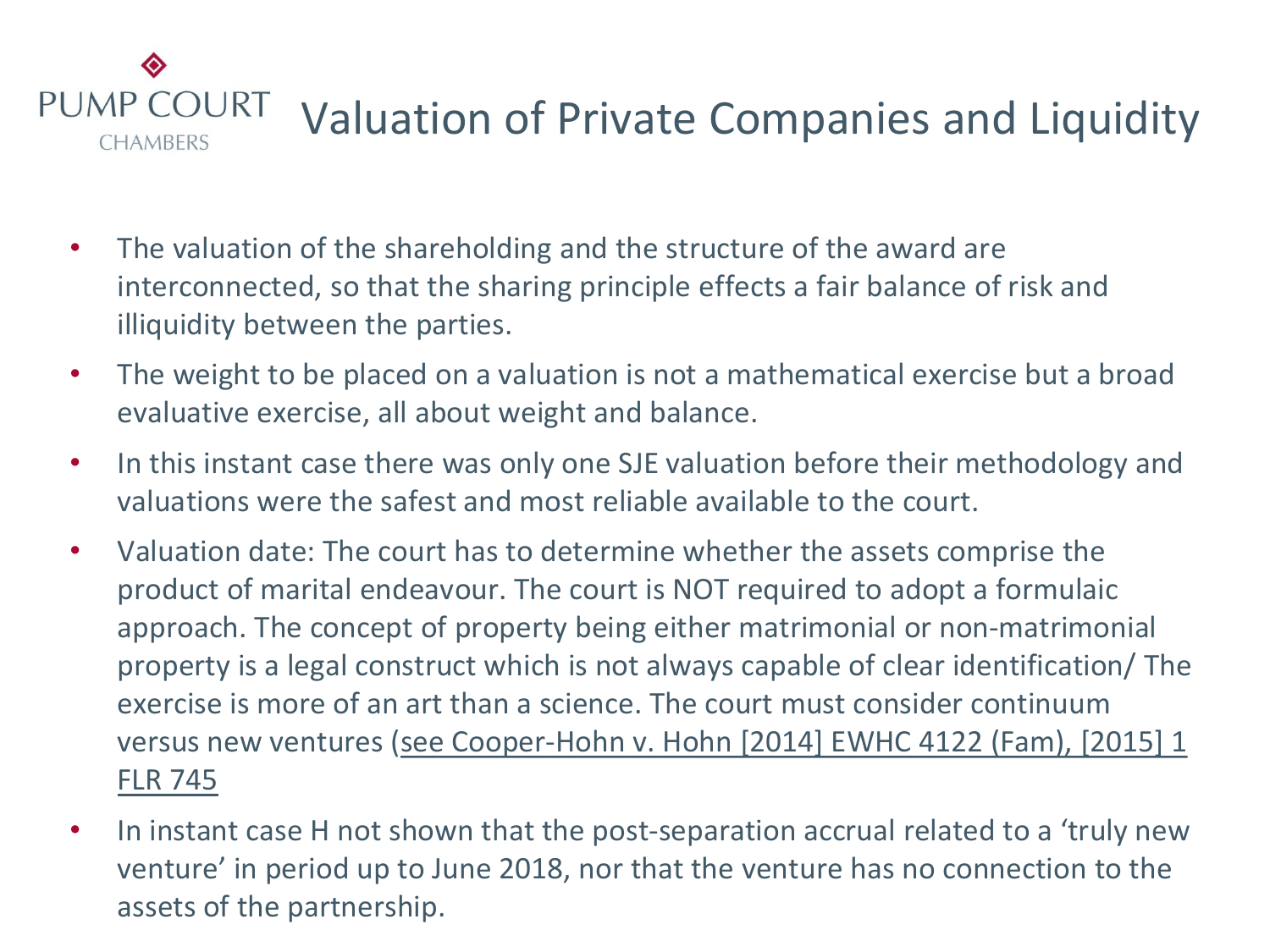

- Balance of fairness led to fixing the value of W's equal interest in the H's shareholding at June 2018. The recovery from 2018 and any progress or otherwise from that point were properly beyond what might be classed as marital endeavour.
- **RESULT**: Total matrimonial assets (incl valuation of shareholdings as at June 2018) of circa £40m. W to receive £20m of which £16.8m paid by way of series of lump sums over a four year period.
- W's award represented just over 45% of the total asset base taking the NAV for B Ltd as at June 2019, which fairly represented a departure from equality as a result of H's efforts since June 2018.